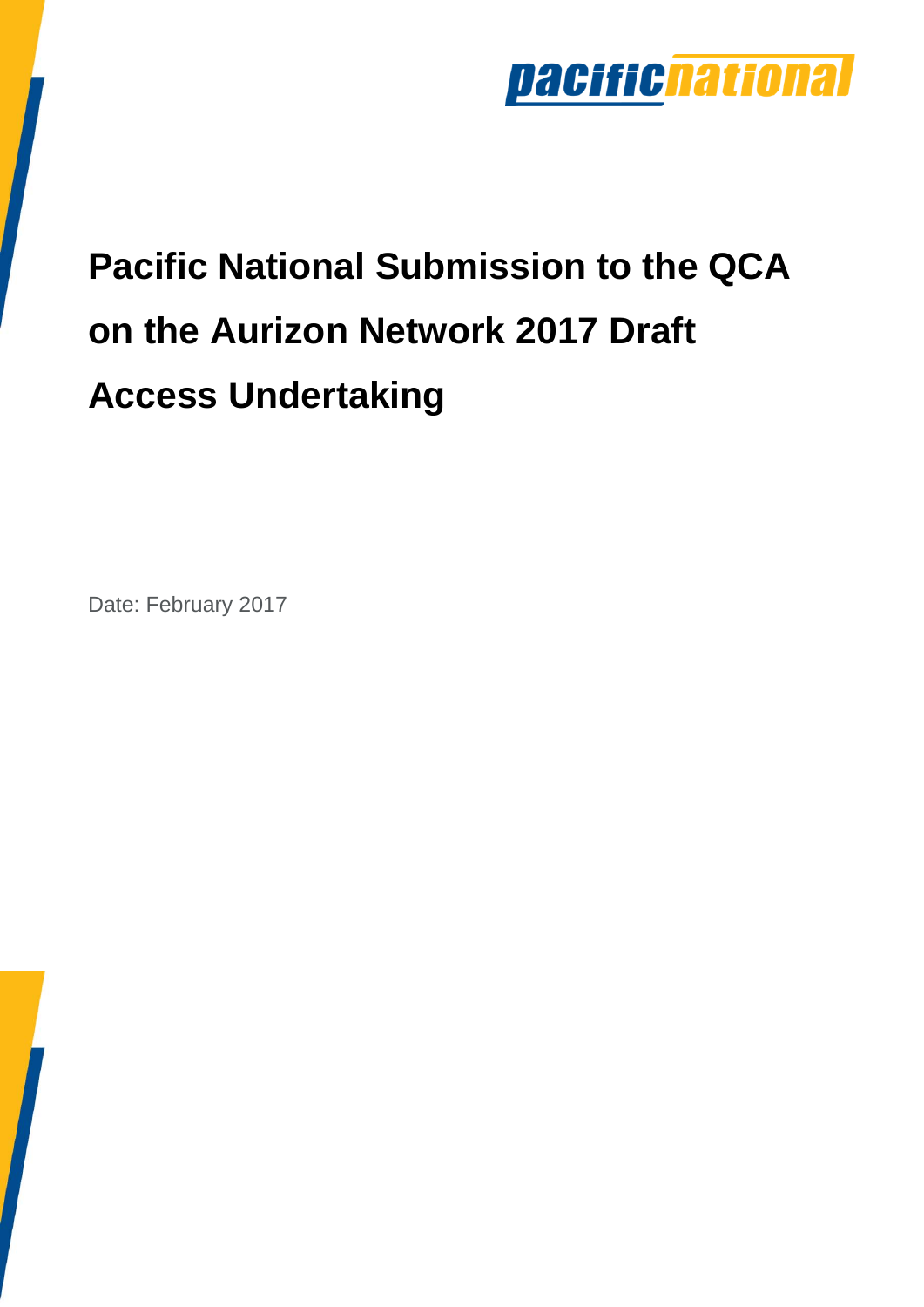### Table of Contents

| Pacific National Submission to the QCA on the Aurizon Network 2017 Draft Access |  |
|---------------------------------------------------------------------------------|--|
|                                                                                 |  |
|                                                                                 |  |
| 3. Pacific National's Specific Comment on New Drafting in the 2017 DAU6         |  |
| 4. Pacific National's Specific Comment on New Drafting of the SAA and TOD12     |  |
| 5. Pacific National's Specific Comment on Unchanged Drafting in the 2017 DAU,   |  |
|                                                                                 |  |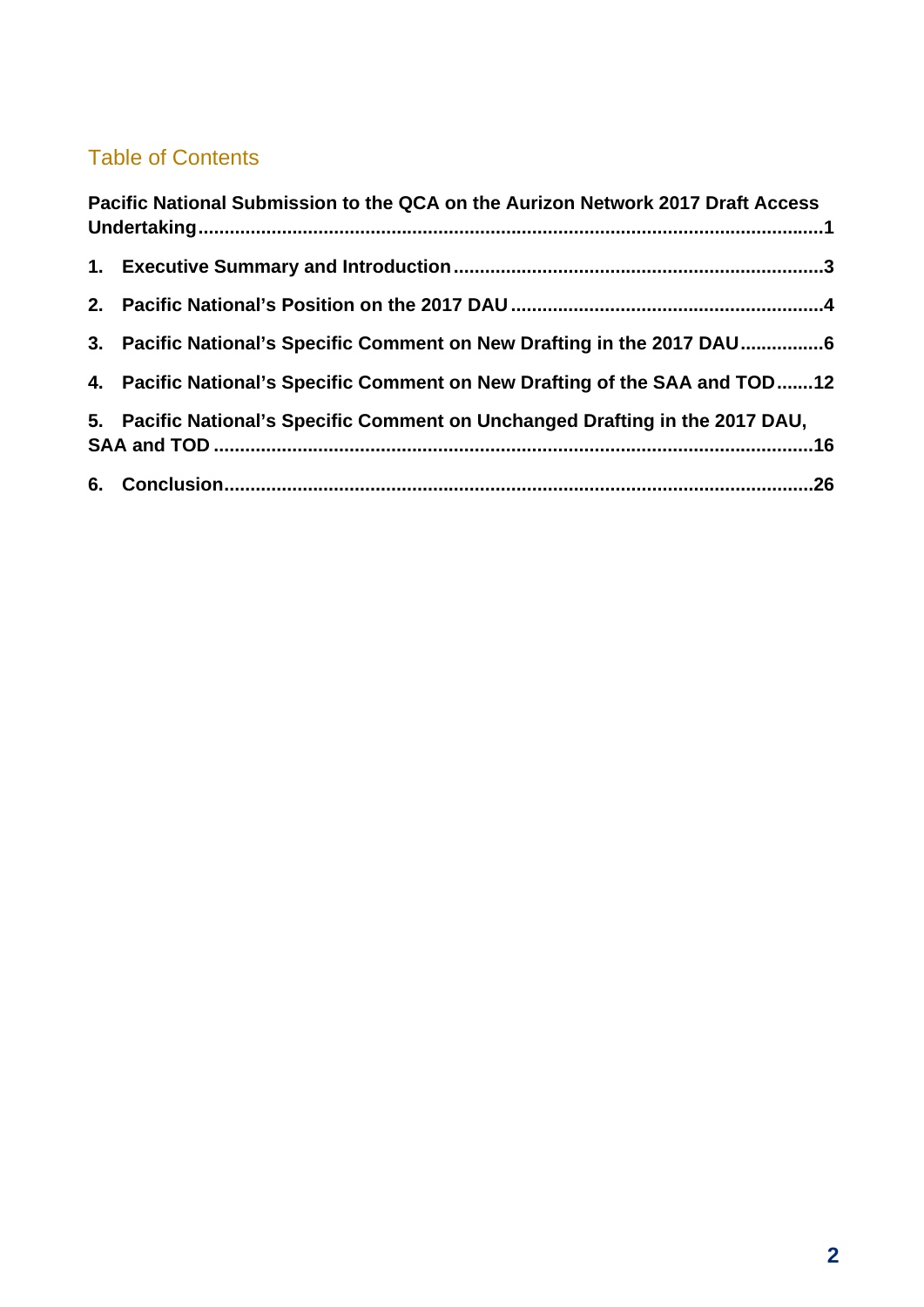### 1. Executive Summary and Introduction

Pacific National welcomes the opportunity to respond to the Queensland Competition Authority (QCA) on the Aurizon Network 2017 Draft Access Undertaking (2017 DAU). This submission outlines Pacific National's concerns with the 2017 DAU, the Draft Standard Access Agreement (SAA) and the Draft Train Operations Deed (TOD).

Previously Pacific National was part of the broader Asciano group but following the sale of Asciano in August 2016 Pacific National has become a stand-alone company with new owners. Submissions to QCA regulatory processes made by Asciano before this ownership change should be treated as being submissions from Pacific National.

This submission is set out as follows:

- Chapter 1 Introduction and executive summary
- Chapter 2 Outline of Pacific National's broad position on the 2017 DAU
- Chapter 3 Pacific National's detailed comment on wording in the 2017 DAU which has been amended from the 2016 access undertaking
- Chapter 4– Pacific National's detailed comment on wording in the 2017 DAU SAA and TOD which has been amended from the 2016 access undertaking SAA and TOD
- Chapter 5 Pacific National's detailed comment on elements in the 2017 DAU and SAA and TOD which are unchanged from the 2016 access undertaking. Pacific National believes that the elements identified should be addressed in the 2017 DAU.
- Chapter 6 Concluding comments

Pacific National is a major operator of coal trains on the Aurizon Network rail network via third party access agreements agreed under the Queensland rail access regulatory regime<sup>1</sup>. The Aurizon Network is also used by Aurizon's above rail operations, which is a related party to Aurizon Network. Thus in the Queensland coal rail network Aurizon is both a major competitor to Pacific National and the monopoly supplier of below rail services to Pacific National.

Pacific National's primary concerns with the 2017 DAU are:

- changes to drafting relating to the QCA oversight of negotiated access conditions;
- changes to drafting relating to the processes related to the relinquishment of train service entitlements (particularly when higher payload trains are being operated);

<sup>1</sup> Pacific National also has intermodal freight operations in Queensland which utilises sections of the Aurizon Network (primarily the section between Rocklands and Parana).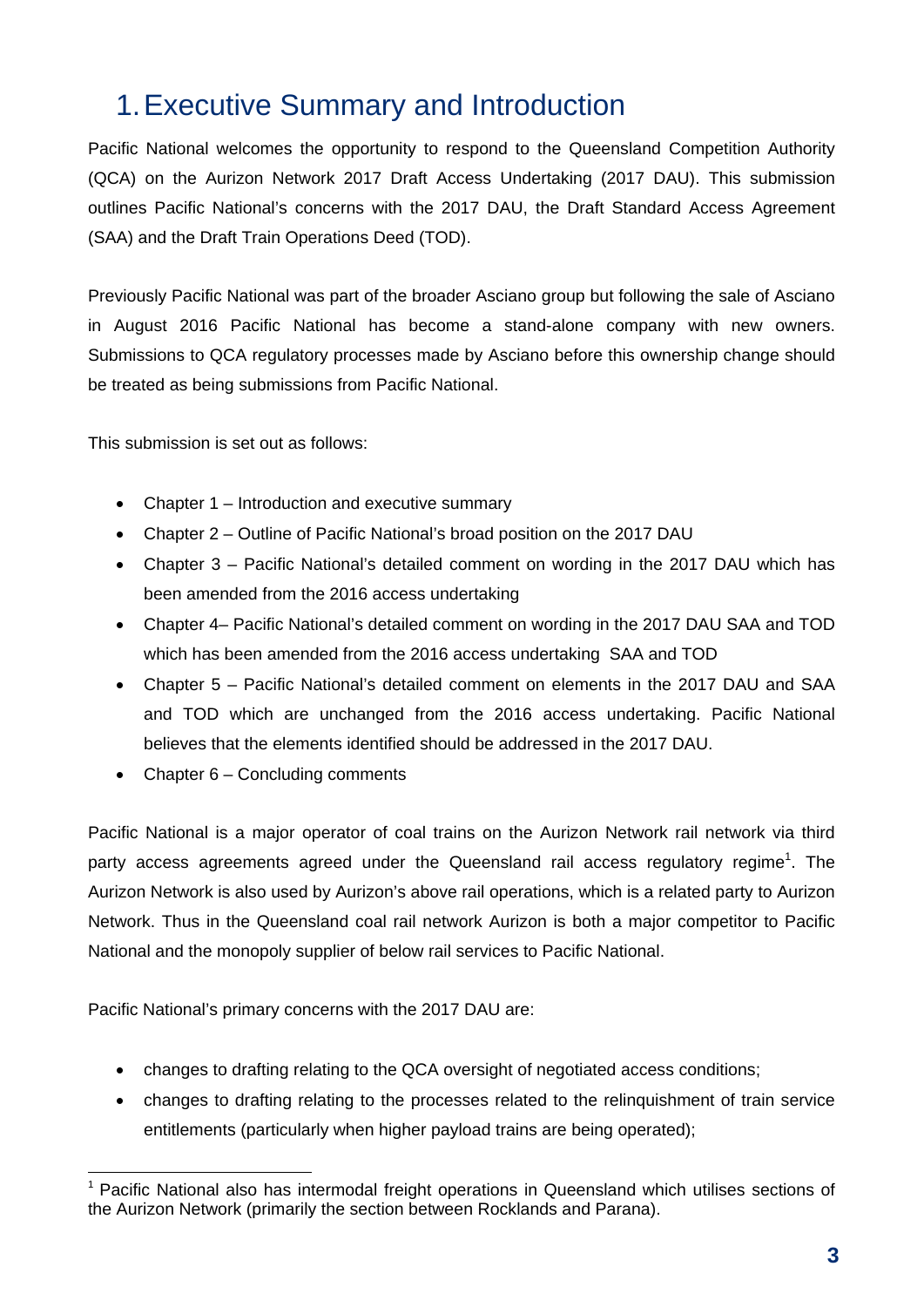- changes related to drafting which allow Aurizon Network to unilaterally increase train payloads;
- changes to drafting relating to the Aurizon Network's role and obligations in supply chain group participation;
- changes to drafting relating to the Aurizon Network's role and obligations in addressing capacity shortfalls arising from expansions;
- changes to drafting relating to dispute resolution processes;
- lack of development of a take or pay pooling mechanism;
- lack of development of a well designed KPI regime and incentive mechanism;
- numerous matters of detail including several matters raised in the 2016 access undertaking process which Pacific National believes could be re-considered in the current regulatory process.

Pacific National seeks that these concerns be addressed by the QCA in this 2017 DAU stakeholder consultation process.

This submission contains no confidential information and may be considered a public document.

### 2. Pacific National's Position on the 2017 DAU

#### Pacific National Position

Pacific National believes that the matters outlined in this submission need to be addressed by the QCA when considering the 2017 DAU. Pacific National submits that the 2017 DAU should not be approved by the QCA in its current form. Pacific National would support QCA approval of the 2017 DAU if the matters outlined in this submission are addressed and resolved in the 2017 DAU regulatory process

#### Pacific National Concerns with 2017 DAU

Pacific National has numerous concerns with the 2017 DAU including concerns with:

- changes to drafting relating to the:
	- o QCA oversight of negotiated access conditions;
	- o processes related to the relinquishment of train service entitlements;
	- o processes related to the Aurizon Network unilaterally amending maximum payloads for train services
	- o Aurizon Network's obligations in supply chain group participation;
	- o Aurizon Network's obligations in addressing capacity shortfalls;
	- o dispute resolution processes;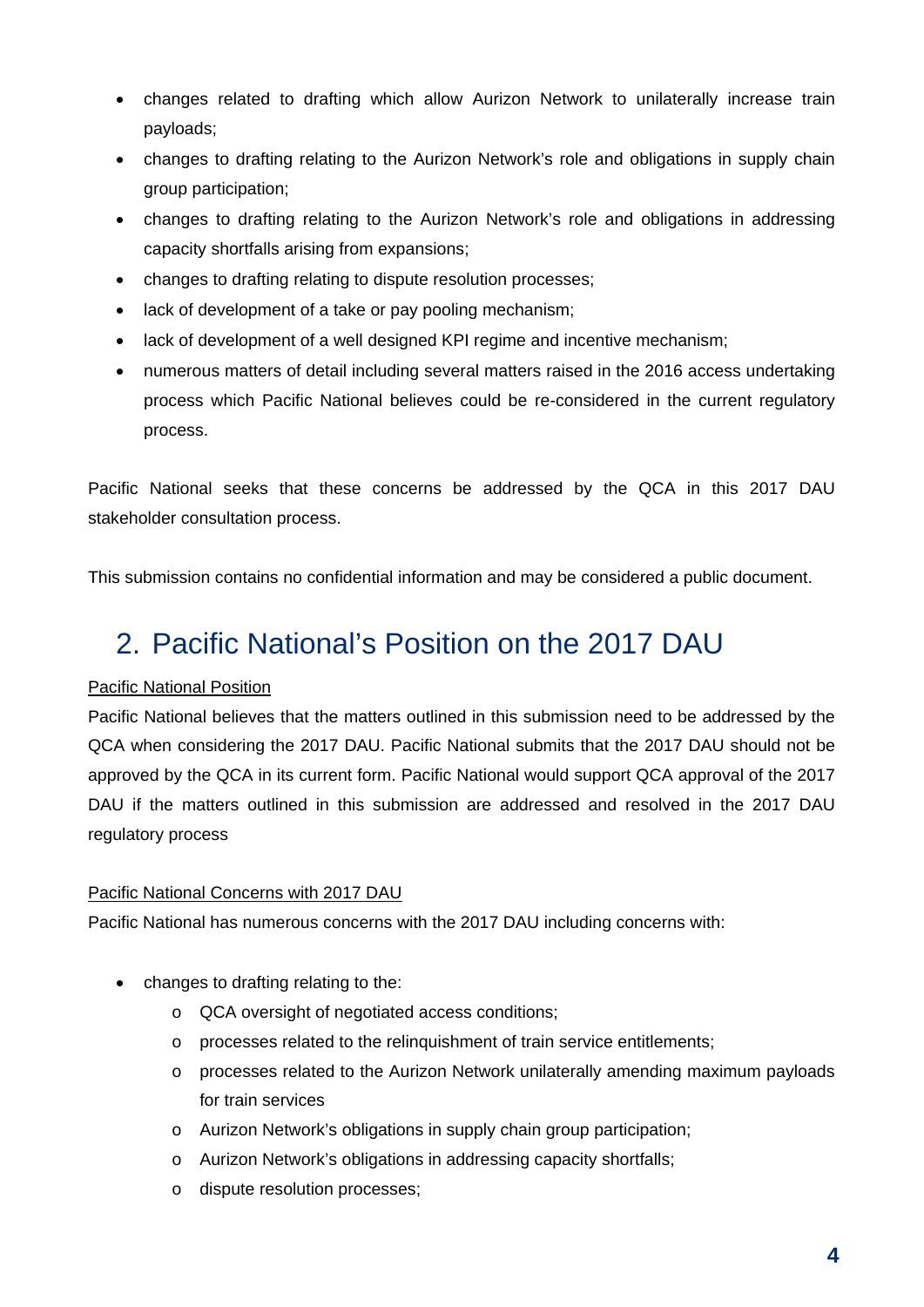lack of development of a take or pay pooling mechanism and an incentive mechanism.

These concerns and others are outlined in more detail in this submission.

### Pacific National Support for Elements of the 2017 DAU

A strong ring fencing and compliance regime is fundamental to facilitating third party access, particularly where the access provider is a vertically integrated natural monopoly. If the full benefits of above rail competition are to be realised then a strong ring fencing and compliance regime is needed. Given this Pacific National continues to strongly support the ongoing inclusion of the following sections in the 2017 DAU:

- Section 2.3 Behavioural Obligations Pacific National supports the ongoing inclusion of these Behavioural Obligations in the 2017 DAU as they:
	- o place obligations on Aurizon Network to not provide more favourable terms to a related operator, related competitor or a third party which has commercial arrangements with a related competitor;
	- o require Aurizon Network to conduct all transactions with related parties on an armslength and consistent basis; and
	- o require that Aurizon Network must not engage in any activity or conduct that will result in cost shifting, cross-subsidies, price or margin squeezing.
- Part 3: Ringfencing Pacific National supports the ongoing inclusion of the ringfencing provisions in the 2017 DAU and believes that these provisions could be further strengthened by increasing the level of independence and separation of the Aurizon Network board and management. Increased independence for the Aurizon Network board will provide more effective governance in relation to the separation and ring fencing of Aurizon Network from Aurizon Holdings.

### Pacific National Comments on 2017 DAU Pricing

While Pacific National is an access holder it does not ultimately pay for rail access on the Aurizon Network as the network access charges are passed through to the end users. However, in its capacity as an above rail haulage operator Pacific National will be impacted by the 2017 DAU pricing and revenue positions in a number of ways, including:

- allowances relating to operating and maintenance costs directly impact on both current and future Pacific National above rail operations on the Aurizon Network; and
- allowances relating to current and capital expenditure impact on future Pacific National above rail operations on the Aurizon Network.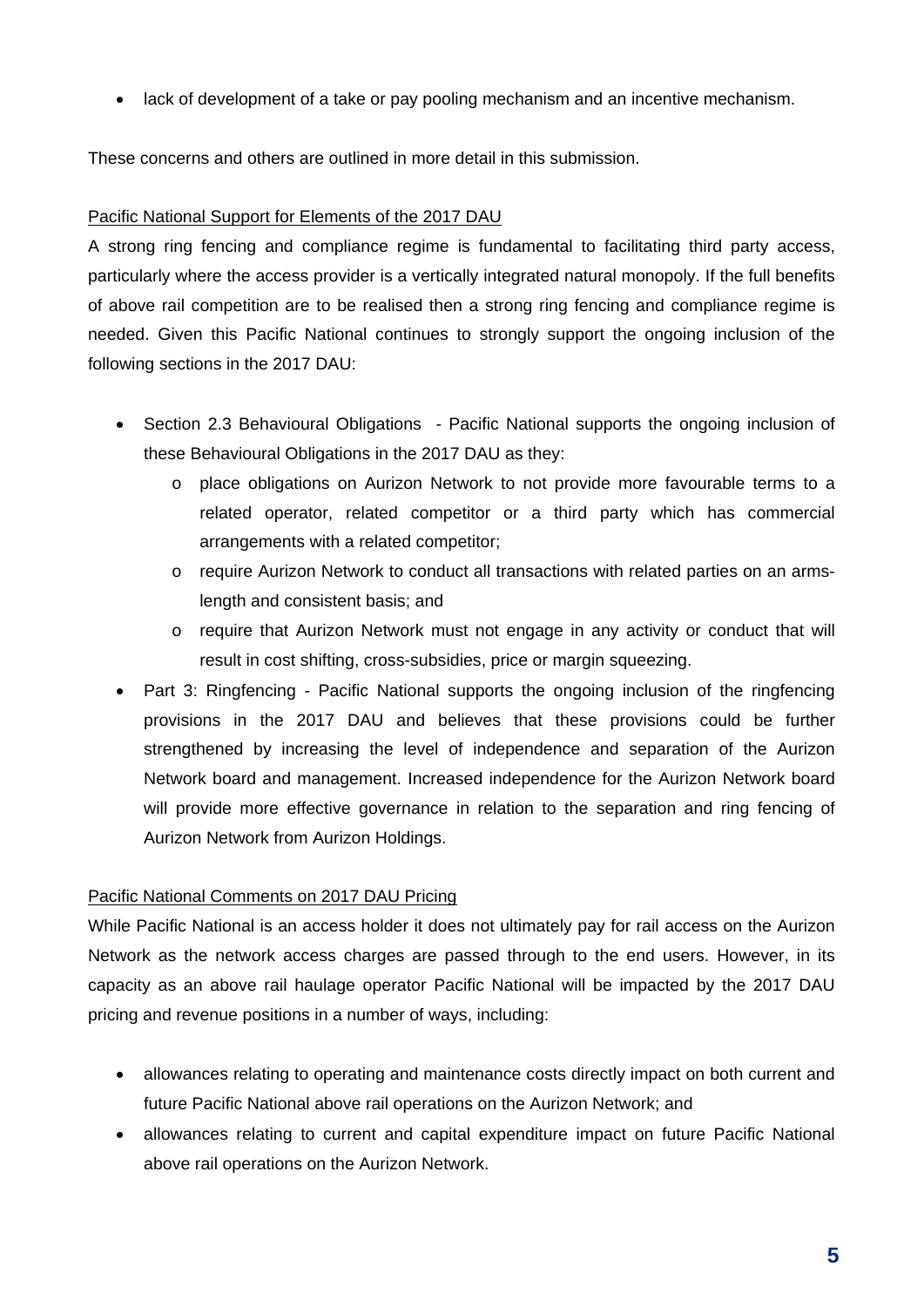Given the impact that pricing and revenue have on Pacific National's operations, Pacific National is concerned that these regulatory decisions on the pricing and revenue components are consistent with the provisions of the QCA Act.

As a train operator on the Aurizon Network, Pacific National strongly supports an efficient Aurizon Network infrastructure maintenance program. Such a program is needed to maintain track quality and support efficient train and supply chain operations. Pacific National supports maintenance cost levels which are efficient and which ensure safe and efficient train operations on the Aurizon Network at the current contracted capacity.

Pacific National has had ongoing concerns with Aurizon Network's corporate cost allocations<sup>2</sup> as an over-allocation of Aurizon corporate costs to Aurizon Network results in Aurizon's above rail operations no longer carrying a reasonable allocation of corporate costs which then provides Aurizon above rail operations with an advantage in competing with other above rail providers such as Pacific National. Thus any over-allocation of Aurizon corporate costs to Aurizon Network is not economically efficient and acts to discourage competition in the market for train operations. Pacific National has no specific comment on the allocation of corporate costs to Aurizon Network in the 2017 DAU at this time but this issue remains a matter of interest for Pacific National.

## 3. Pacific National's Specific Comment on New Drafting in the 2017 DAU

This section addresses the drafting of the 2017 DAU access undertaking document. In particular this section focuses on the 2017 DAU access undertaking drafting where Aurizon Network proposes to amend the wording from the wording in the QCA-approved 2016 access undertaking.

*2017 DAU Section 6.13 Access Conditions* – this section in the 2017 DAU has been substantially amended from the 2016 access undertaking to require that the QCA approve access conditions negotiated by Aurizon Network and an access seeker unless the negotiated access conditions materially disadvantage other access seekers and access holders directly affected by the negotiated access conditions and / or contravene the QCA Act. The 2017 DAU amendments remove the criteria used by the QCA to assess the negotiated access conditions and the process used by the QCA to approve the negotiated access conditions.

 $\overline{a}$ 

<sup>&</sup>lt;sup>2</sup> See for example:

Asciano Submission to the QCA in Relation to the 2013 Aurizon Network Draft Access Undertaking pages 47 – 49 October 2013

Asciano Submission to the QCA in Relation to the Resubmitted 2014 Aurizon Network Draft Access Undertaking pages 15 – 16 October 2013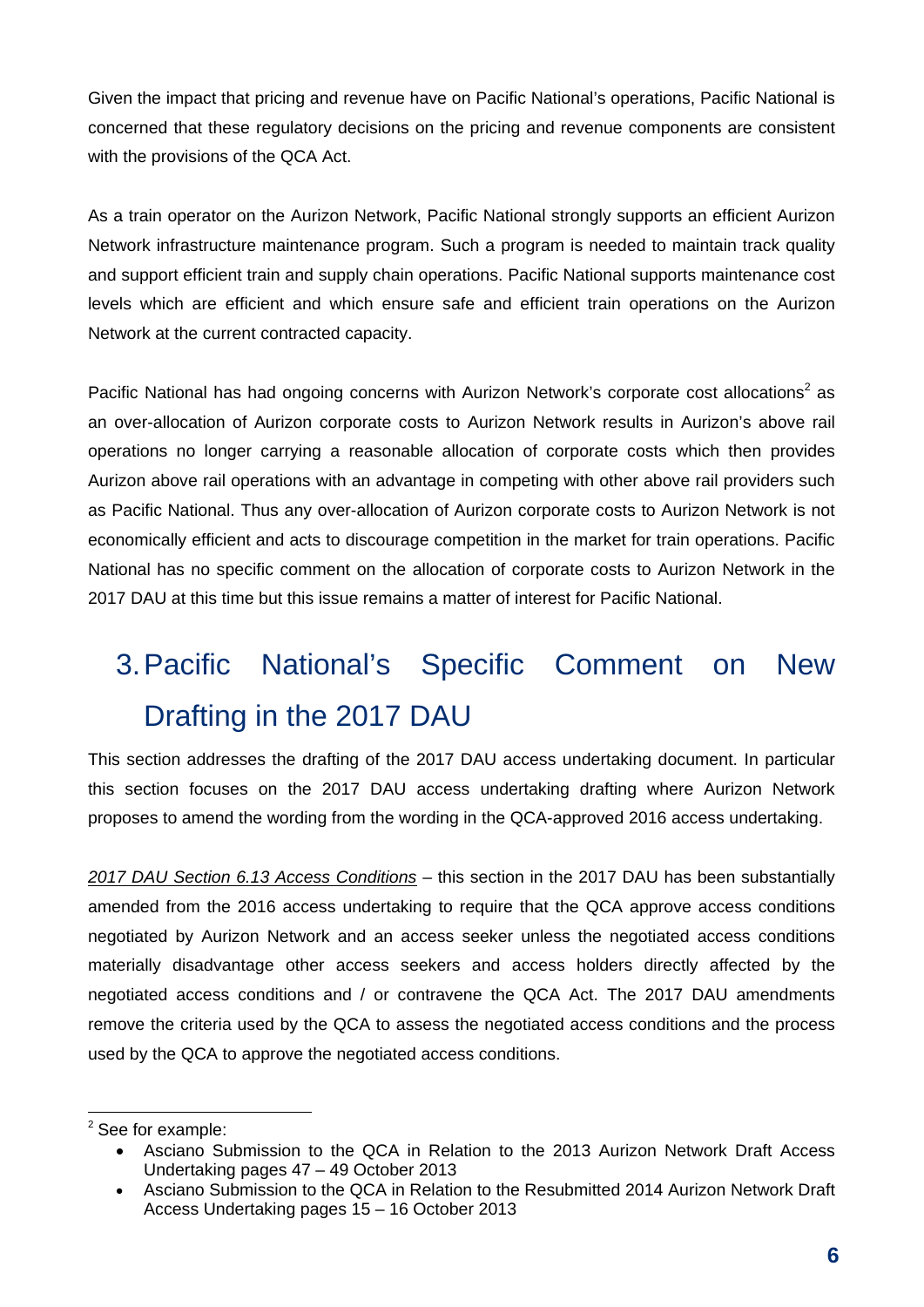Pacific National believes that the 2016 access undertaking wording should be reinstated. The removal of the 2016 access undertaking provisions removes processes and obligations which Aurizon Network is subject to when seeking approval of access conditions. Pacific National believes these controls are important, particularly when it is recognised that Aurizon Network is likely to be negotiating access conditions with a related party (being Aurizon Operations). The outcomes of such negotiations between related parties may meet the substantially reduced criteria in the 2017 DAU. For example only access conditions which only materially disadvantage other access seekers and access holders directly affected by the negotiated access conditions would be considered. This limits the assessment of the negotiated access conditions and raises issues related to the subjectivity of materiality and the potential for negotiated access conditions to indirectly (rather than directly) affect other access holders.

Pacific National notes that in earlier access undertakings section 6.13 Access Conditions appeared to be focussed on amending access conditions related to expansions. The 2016 access undertaking appeared to broaden access conditions to include any variations to access agreements. If the intention of the amendments to section 6.13 is to:

- allow minor amendments to coal access agreements which are unique to an access seeker (such as insurance provisions, security arrangements and nominal payloads); and / or
- allow non-coal access agreements to be negotiated (these access agreements include numerous negotiated access conditions);

then the 2017 DAU drafting should be amended to reflect these specific items as being explicitly identified exemptions to the otherwise reinstated section 6.13 access conditions section. This approach would be acceptable to Pacific National as long as access conditions negotiated under these exemptions do not unfairly differentiate between access holders and / or access seekers.

*2017 DAU Section 7.4.3 Relinquishments* – this section has been substantially amended from the 2016 access undertaking in order to allow Aurizon Network to reduce the number of nominated monthly train services of an access holder if the train services exceed the assumed maximum payload for that train service type. The reduction of the nominated monthly train services will occur via the SAA. Pacific National's detailed comments and concerns relating to this process are contained in section 4 of this submission which addresses changes in the drafting of the SAA.

Pacific National has several broad concerns regarding the drafting of 2017 DAU section 7.4.3 and issues relating to maximum payloads including: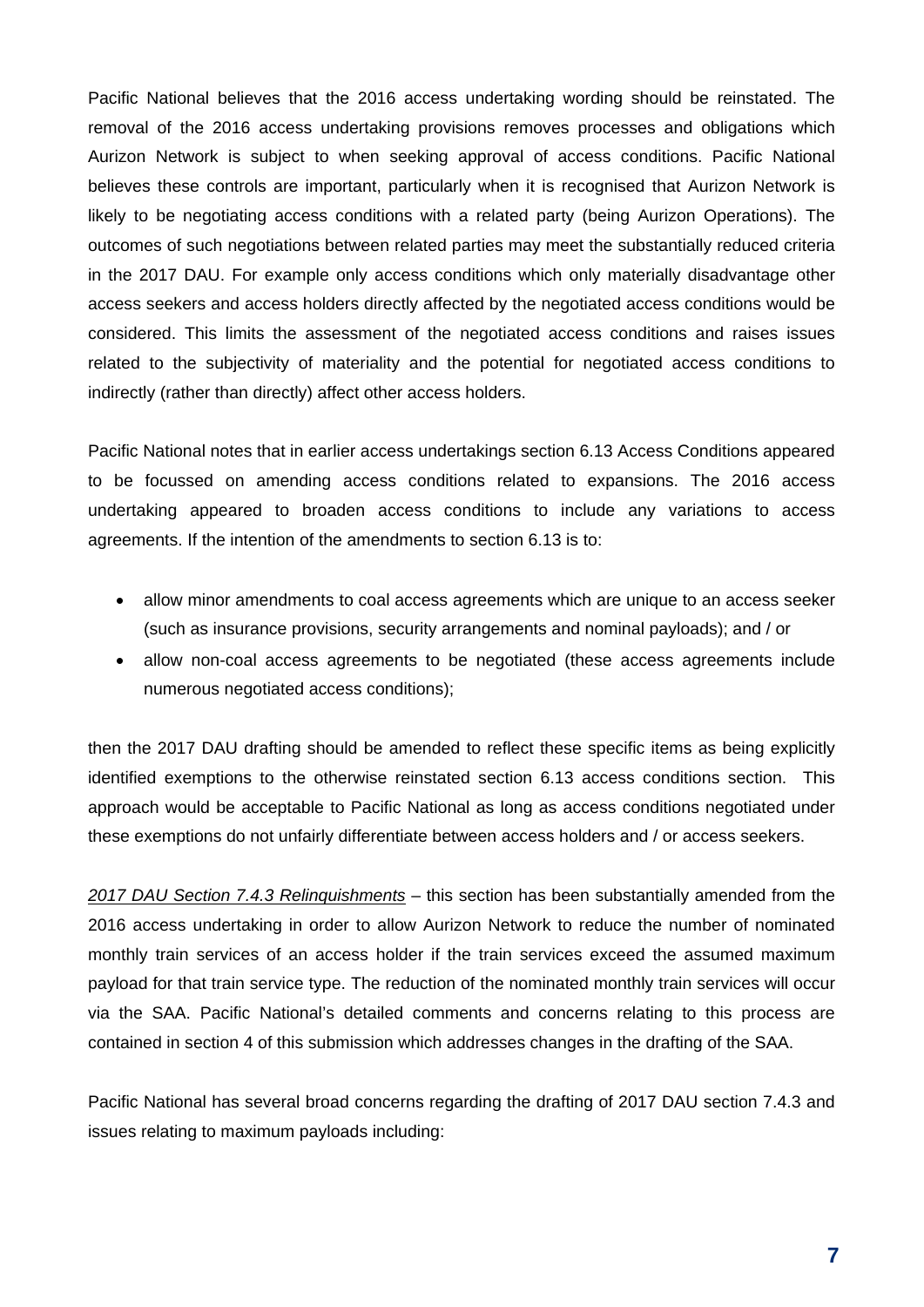- the 2017 DAU (and in particular the process in section 7.4.3 of the 2017 DAU) is focussed on maximising payload as a source of efficiency. Pacific National believes that the 2017 DAU should also encourage other means by which an access holder can create efficiency. For example efficiency gains could also be achieved by other methods such as a reduction in transit time of a service or a reduction in train headways. These alternate approaches to encouraging efficiency throughput should also be incentivised in the 2017 DAU;
- the 2017 DAU section 7.4.3 only seems to contemplate an access holder's ability to request an increase in its maximum payload. Pacific National believes that an operator should also have the right to request an increase in its maximum payload, particularly as increases in payload are likely to be created by the operator who owns and operates the rolling stock and as such the operator is likely to drive this process; and
- if the higher payload is created by the use of longer trains Pacific National believes that this has the potential to create capacity issues in the rail network unless properly managed. Pacific National believes that the 2017 DAU should ensure that if the higher payload is created by the use of longer trains then the capacity impact of these longer trains (if any) is fairly distributed among rail operators and among end users. That is the longer trains of one operator or end user should not negatively impact on the capacity for another train operator or end user. Pacific National believes that assessing the capacity impact of longer trains may be problematic as in the planning process it is likely that the longer train will be the first train "laid down" in the train planning process.

Pacific National supports the position in 2017 DAU section 7.4.3 k) that when the number of nominated monthly train services is reduced due to higher train payloads then any relinquishment fees to be paid are substantially reduced. Pacific National believes that the tariff component AT2 (that is the incremental capacity tariff linked to the train path) should continue to be paid if the paths relinquished due to higher train payloads are not utilised by other access holders or access seekers (including the access holder relinquishing the access rights).

Pacific National believes that this position is unlikely to result in any lost revenue for Aurizon Network as the AT3 and AT4 tariffs are expected to be recovered from the higher payload operations. Pacific National supports this position as it will not result in lost Aurizon Network revenue being socialised among all system users.

2017 DAU Section 7A.3 Supply Chain Co-ordination – this 2017 DAU section 7A.3 has been substantially amended from the 2016 access undertaking.

In changes to sections 7A.3 a) and b) Aurizon Network now only needs to participate in supply chain groups if it has the capacity to participate and it is reasonable to do so. Pacific National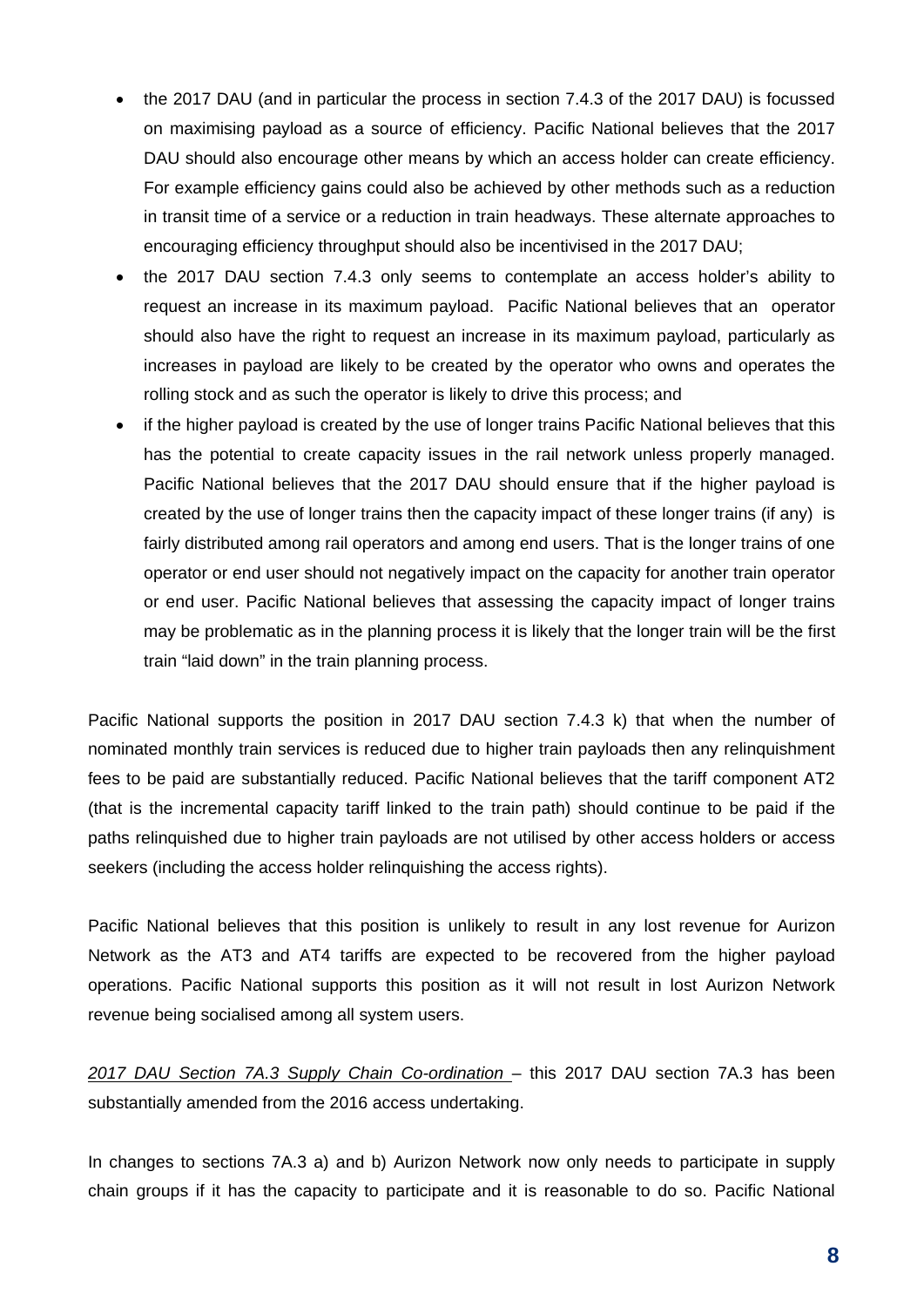believes that any reasonableness test is likely to be subjective and that Aurizon Network should participate in supply chain groups. Pacific National believes that the 2016 access undertaking wording in sections 7A.3 a) and b) should be reinstated.

In changes to section 7A.3 c) ii) Aurizon Network no longer has to provide a consistent level of service to each supply chain. Pacific National believes that different supply chains should receive a consistent level of service. The 2016 access undertaking wording in sections 7A.3 c) ii) should be reinstated.

In changes to section 7A.3 d) Aurizon Network is no longer required to adopt an operational change identified by a supply chain group, but it must provide reasons for why it is not adopting the change being sought. Pacific National believes that if the supply chain group identifies an operational change which will improve capacity in the relevant system then Aurizon Network should adopt the change (subject to the conditions previously contained in this section7A.3 d)). The 2016 access undertaking wording in sections 7A.3 d) should be reinstated.

In addition Pacific National notes that changes to section 7A.3 d) have removed wording for clarity that any dispute in relation to Aurizon Network's actions regarding an operational change will be addressed under Part 11 (Dispute Resolution) of the access undertaking. This wording should be reinstated.

*2017 DAU Section 7A.4.2 Capacity Assessment* - the section 7A.4.2 d) ii) has been amended from the 2016 access undertaking by replacing the word "review" with "audit". Pacific National believes that the term "review" better reflects the broad independent assessment process envisaged by section 7A.4.2, whereas the term "audit" narrows the scope to a verification of the capacity assessment calculations. The wording "review" should be reinstated. Pacific National notes that subsequent wording in section 7A.4.4 has also been amended replacing the word "review" with "audit". The wording "review" should also be reinstated in section 7A.4.4. Pacific National would accept wording which stated "review and audit" in these sections.

*2017 DAU Section 7A.4.3 Capacity Deficit* - the section 7A.4.3 e) ii) has been amended from the 2016 access undertaking by removing Aurizon Network's obligation to negotiate in good faith. This obligation should be reinstated.

In addition Pacific National notes that changes to section 7A.4.3 e) ii) have removed wording that any dispute in relation to funding and the proportion of funding between parties will be addressed under Part 11 (Dispute Resolution) of the access undertaking. This wording should be reinstated.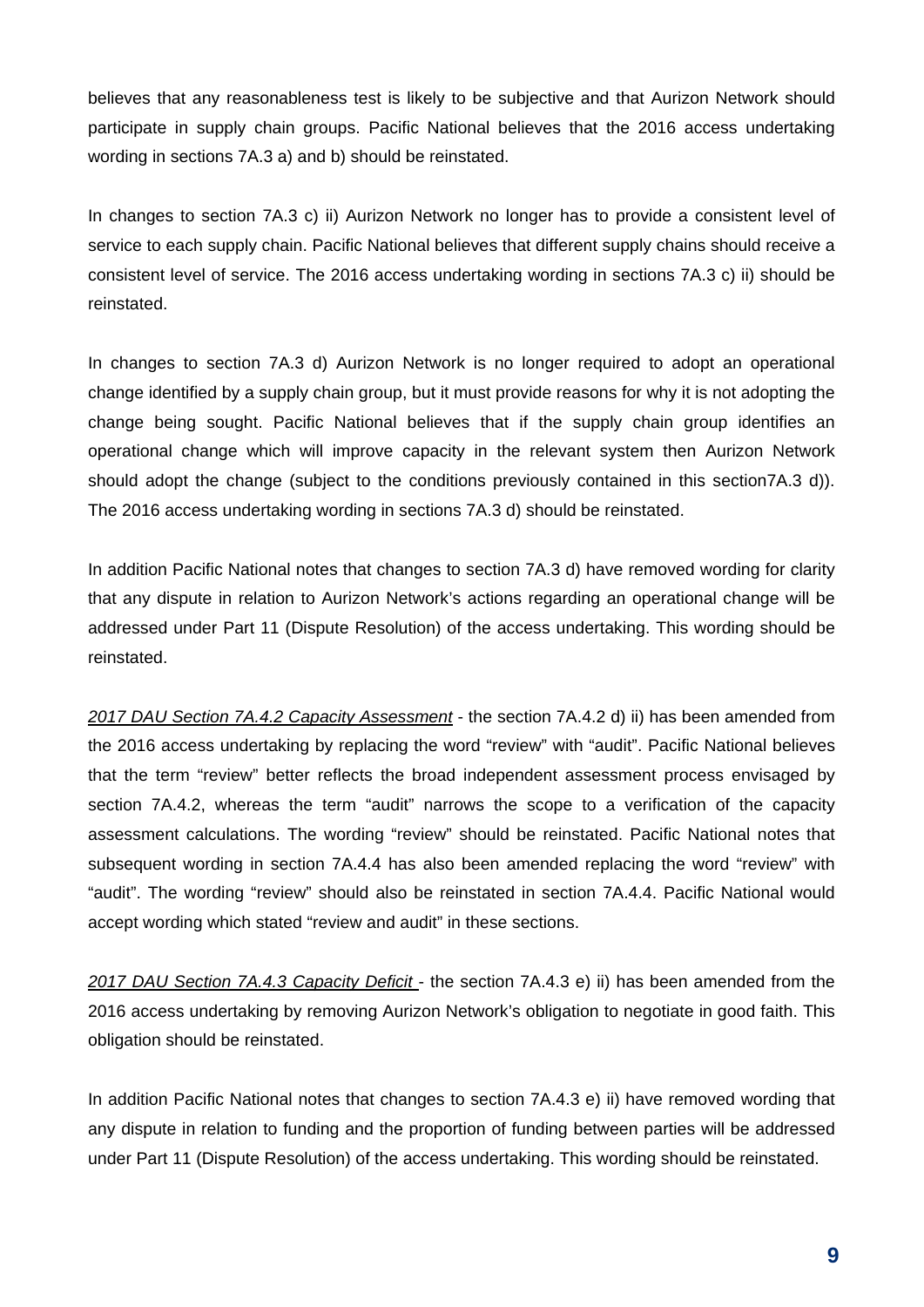In relation to capacity deficits more broadly Pacific National believes that Aurizon Network has full control over the scope, cost and deliverable outcomes of any capacity expansions. Therefore any capacity shortfall resulting from a capacity expansion should have been able to be avoided by Aurizon Network during the planning, construction and implementation phases of any capacity expansion project. Given this Aurizon Network should be held accountable to correct the capacity shortfall (and bear the full cost of the capacity correction depending on the reason for the capacity shortfall).

*2017 DAU Section 8.7.1 Funding an Expansion General* – Under amended drafting in section 8.7.1 access seekers may fund an expansion if Aurizon Network elects not to fund the expansion. Pacific National believes that access seekers should have the choice to be able to fund an expansion regardless of whether Aurizon Network elects to fund an expansion or not.

2017 DAU Section 8.8.3 Development and Review of SUFA – section 8.8.3 has been substantially amended with many of the amendments having the affect of reducing QCA involvement in the SUFA development and review processes.

Given the protracted SUFA regulatory process remains ongoing at this time Pacific National believes that the 2016 access undertaking provisions should be reinstated to ensure that there is consistent and appropriate regulatory oversight over the development of the SUFA. Following the finalisation of the SUFA regulatory process then the outcomes of this regulatory process should be reflected in the 2017 DAU.

2017 DAU Section 8.9.3 Capacity Shortfall – Section 8.9.3 of the 2017 DAU has been amended such that in the event of a capacity shortfall Aurizon Network and the affected access holders now effectively agree an outcome, whereas the 2016 access undertaking was more prescriptive outlining the steps that would be taken to arrive at an outcome. Pacific National's concern is that the drafting of the 2017 DAU section 8.9.3 is too flexible and is likely to allow Aurizon Network, which holds considerable monopoly power, to avoid any obligation to rectify a capacity shortfall.

This concern is exacerbated by the deletion of section 8.9.4 of the 2016 access undertaking from the 2017 DAU. Section 8.9.4 of the 2016 access undertaking required Aurizon Network to fund a capacity shortfall following an expansion where Aurizon Network funded the original expansion or where Aurizon Network was responsible for the shortfall. This section has been removed from the 2017 DAU.

As outlined above Pacific National believes that Aurizon Network has full control over the scope, cost and deliverable outcomes of any capacity expansions. Therefore any capacity shortfall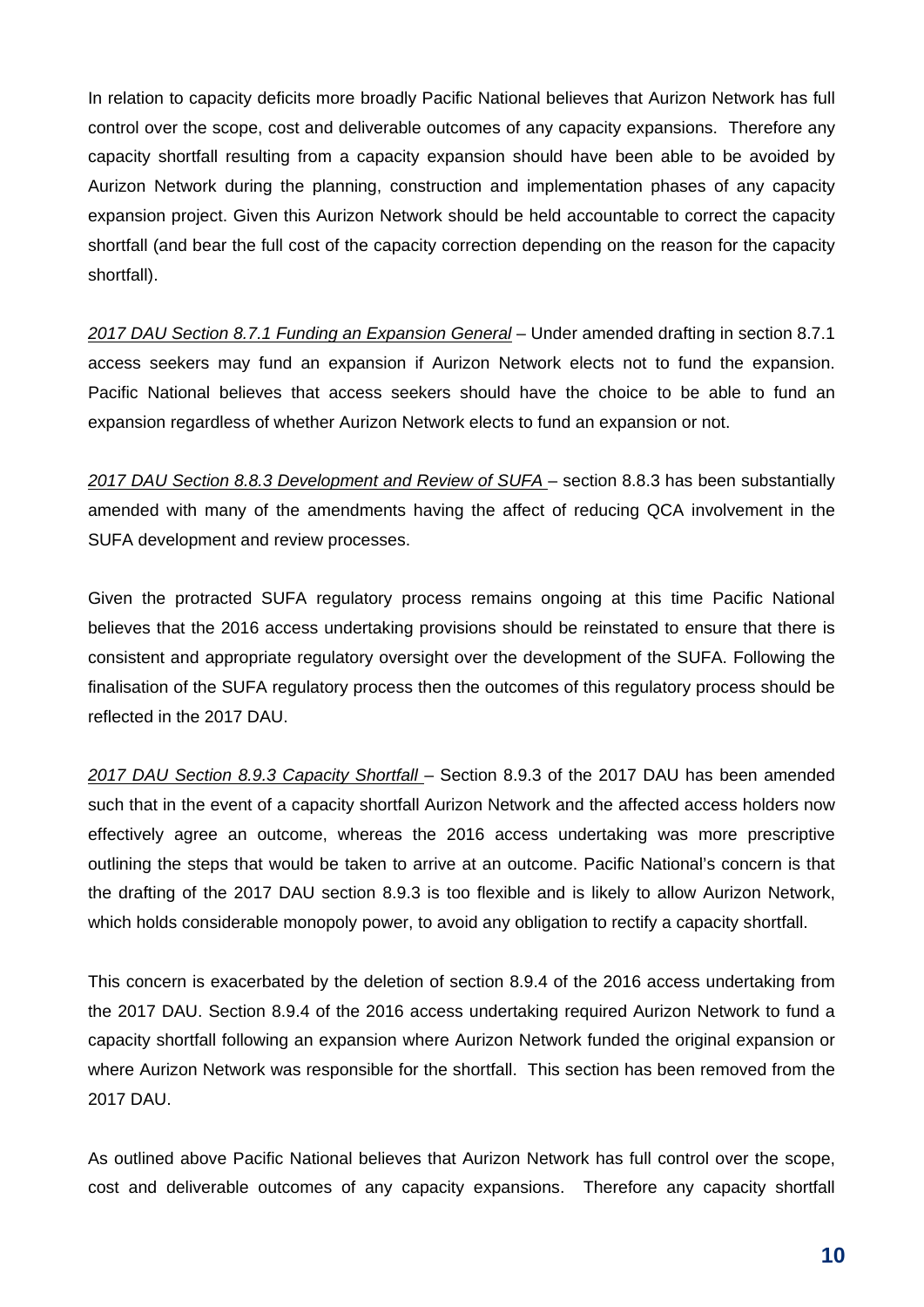resulting from a capacity expansion should have been able to be avoided by Aurizon Network during the planning, construction and implementation phases of any capacity expansion project. Given this Aurizon Network should be held accountable to correct the capacity shortfall (and bear the full cost of the capacity correction depending on the reason for the capacity shortfall). The 2016 access undertaking provisions should be reinstated.

*2017 DAU Part 11 Dispute Resolution and Decision Making* – the 2017 DAU Part 11 relating to dispute resolution and decision making has been substantially redrafted such that it narrows the scope of disputes, reduces the level of QCA involvement in any dispute, restricts the nature of an experts determination in a dispute and restricts the ability of other parties directly impacted by a dispute receiving notices regarding a dispute. (For example 2017 DAU Section 11.1.1 d) iii) previously stated that Aurizon Network must provide relevant parties with a copy of a dispute notice, however under the revised wording Aurizon Network may provide this notice. Pacific National seeks that the wording of the 2016 access undertaking be reinstated).

Pacific National notes that 2017 DAU sections 11.1.4 v) 3) and 11.1.5 e) have been amended to require that dispute determinations be consistent with the Aurizon Network Safety Management System. While Pacific National is strongly committed to rail safety and recognises Aurizon's strong commitment to rail safety Pacific National is concerned that dispute determinations are restricted by a document produced and controlled by Aurizon Network, where Aurizon Network would be a party to any dispute under 2017 DAU section 11. Pacific National is seeking that this matter be further clarified.

In addition the 2017 DAU also narrows the right to dispute certain matters arising from part 8.

Pacific National opposes the amendments made in 2017 DAU Part 11 and seeks that the drafting in the 2016 access undertaking be reinstated.

*2017 DAU Schedule F Reference Tariff* – Pacific National notes that in setting the volume forecasts Aurizon Network has assumed no growth<sup>3</sup>. Aurizon Network indicates that it has set the forecast based on contracted volumes, customer information, historical railings and expected production growth. Pacific National notes that it was not consulted in developing this volume forecast and believes that in future undertakings Aurizon Network should consult with access holders and train operators in relation to volume forecasts. Pacific National believes that the QCA should seek an independent review of the volume forecast.

 $\overline{a}$ 

<sup>&</sup>lt;sup>3</sup> Aurizon Network Submission 2017 Draft Access Undertaking Figure 19 Page 123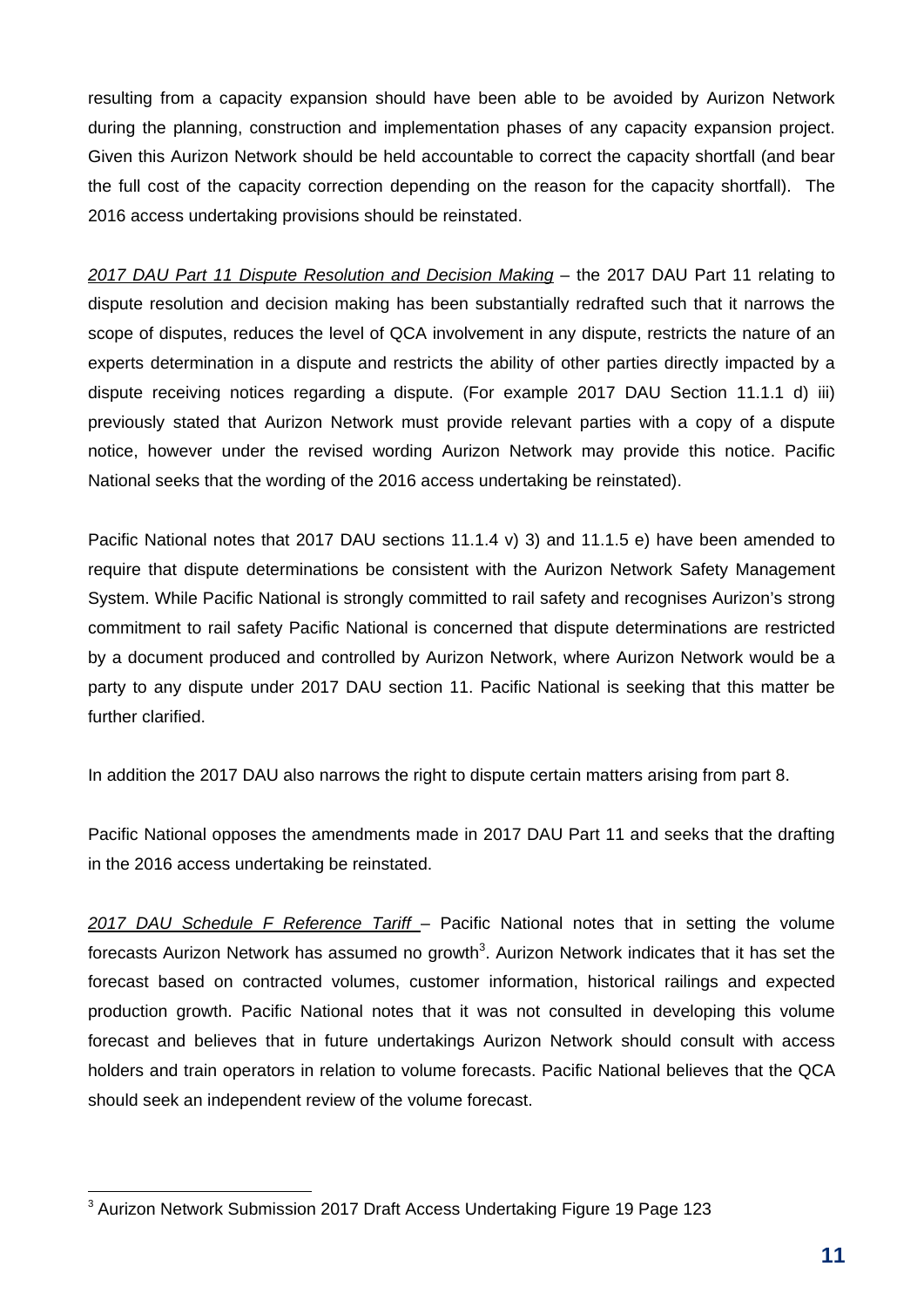# 4. Pacific National's Specific Comment on New Drafting of the SAA and TOD

This section addresses the drafting of the 2017 SAA and TOD. In particular this section focuses on the 2017 SAA and TOD drafting where Aurizon Network proposes to amend the SAA and TOD wording from the SAA and TOD wording in the QCA-approved 2016 access undertaking. The comments below are largely based on SAA references but given the similarity of the SAA and TOD wording Pacific National is seeking that the comments below be interpreted as applying to both the SAA and the TOD.

*2017 DAU SAA and TOD Section 10 Reduction of Nominated Monthly Train Services if Maximum Payload Exceeded* – this section has been added to the 2017 SAA and outlines the process to be undertaken by Aurizon Network to reduce the nominated monthly train service entitlements if the monthly maximum payload is exceeded. Pacific National has several concerns with this section including those outlined below:

- under the test in the 2017 DAU SAA if the access holder's average annual payload is greater than the maximum payload then the process to reduce train services may be triggered. Pacific National believes that a stronger objective test needs to be applied before Aurizon Network can reduce nominated train service entitlements. For example the test could be that over four consecutive quarters an access holder's average payload must exceeded the maximum payload by a certain given percentage. This removes the possibility of the process being triggered by a relatively minor discrepancy between average annual payload and maximum payload;
- the 2017 DAU SAA should include an additional process which gives access holders an option to either:
	- $\circ$  retain existing paths where an access holder wishes to keep retain existing paths a process should apply whereby payloads are increased and the paths are retained by the access holder. This option encourages additional coal chain throughput if an access holder has the ability to utilise the paths they currently hold even if payload increases; or
	- o relinquish excess paths where an access holder wishes to relinquish the relevant paths a process should apply where payloads are increased and the relevant excess paths relinquished by the access holder. As outlined in section 3 above the relinquishment fee should only reflect the AT2 tariff component, (in instances where the excess paths are not taken up by an alternative access holder), as Aurizon Network continues to recover the AT3 component (levied on net tonnes per kilometre) and the AT4 component (levied on net tonnes).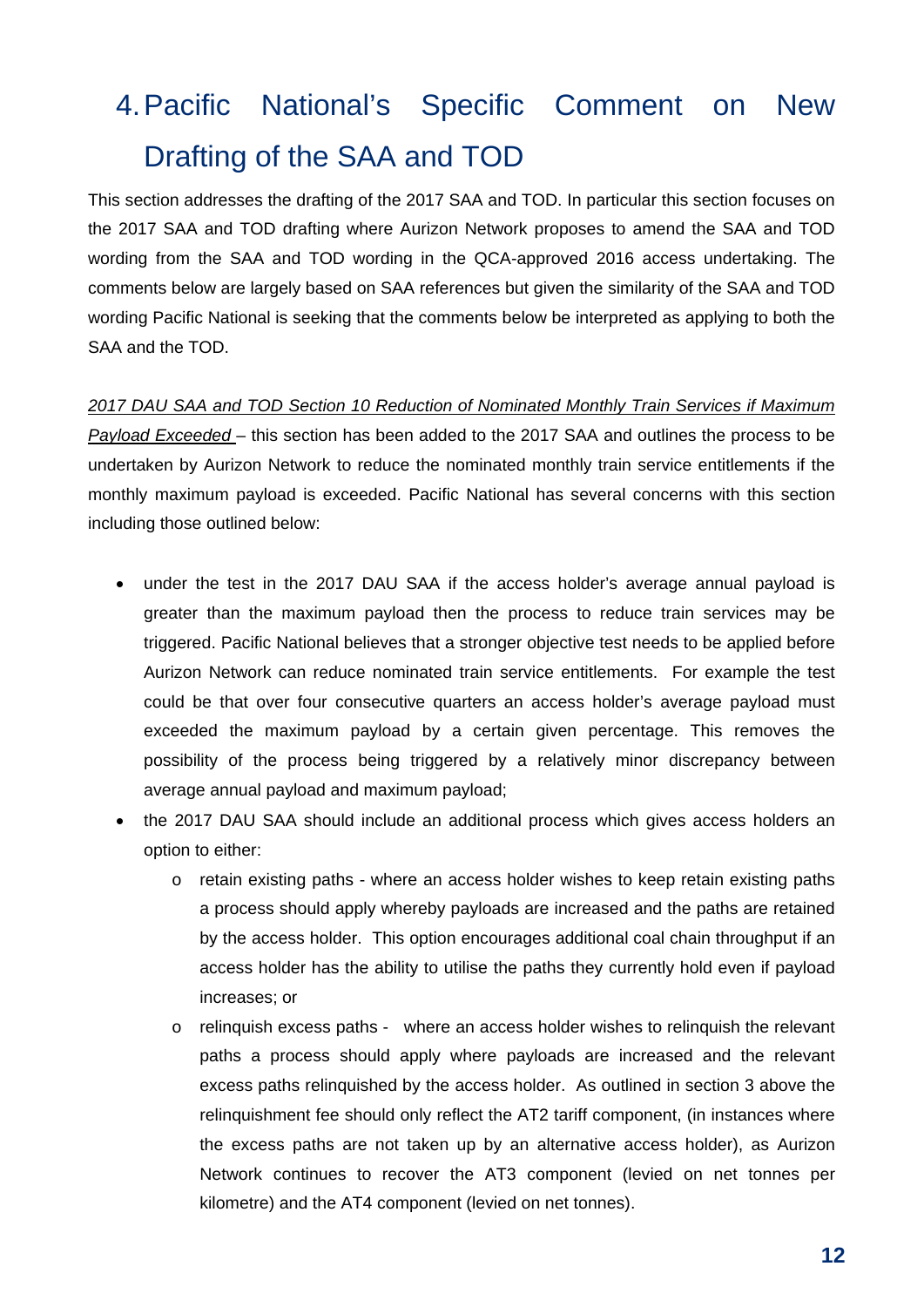the 2017 DAU SAA section 10.6 addresses matters relating to disputes. Under the proposed process if the access holder was to disagree with any of the elements of Aurizon Network's reduction notice then this disagreement moves directly to the dispute process. Pacific National believes that an interim step be included that allows an access holder an opportunity to contest any elements of Aurizon Network's reduction notice by providing evidence as to why the access holder is contesting the notice. Aurizon Network must consider the evidence presented and then reissue the notice in either an amended or unchanged form, providing reasons in each case. This interim step has the potential to address matters related to the calculation of payloads, the paths to be relinquished and other matters which could be subject to differing interpretations and which could be resolved prior to a formal dispute process.

2017 DAU SAA and TOD Section 11 Access Holder Initiated Increase to Maximum Payload – this section has been added to the 2017 SAA and outlines the process to be undertaken by an access holder to increase its maximum payload. Pacific National has several concerns with this section including those outlined below:

- under this SAA section and the TOD section 11.2 an operator (who is not an access holder) cannot directly request Aurizon Network to increase their payload. Pacific National believes that an operator (who is not an access holder) should have the ability to request an increase to the maximum payload if they can demonstrate support from the access holder. Increases in payload are likely to be created by the operator who owns and operates the rolling stock and as such the operator is likely to drive this process and may be in a better position to request an increase in the maximum payload;
- under SAA section 11.2 a) ii) A) the access holder is restricted by a 98% loading efficiency when they initiate an increase to maximum payload, whereas such a restriction is not placed on Aurizon Network when Aurizon Network initiate an increase in maximum payload on a train service or a reduction in nominated monthly train services if maximum payload is exceeded by an access holder.. Pacific National believes that the same testing parameters should be placed on the access holder and Aurizon Network when assessing these matters (that is the same approach should apply to both Aurizon Network and the access holder); and
- the additional processes relating to retaining existing paths and relinquishing excess paths as outlined in the discussion on SAA section 10 above should also apply in SAA section 11.

#### *SAA and TOD Section 12 – Process Initiated by Aurizon Network to Increase Nominal Payload for*

*a Train Service Type* – this section has been added to the 2017 SAA and outlines the process to be undertaken by Aurizon Network to reduce nominated train services if the nominal payload is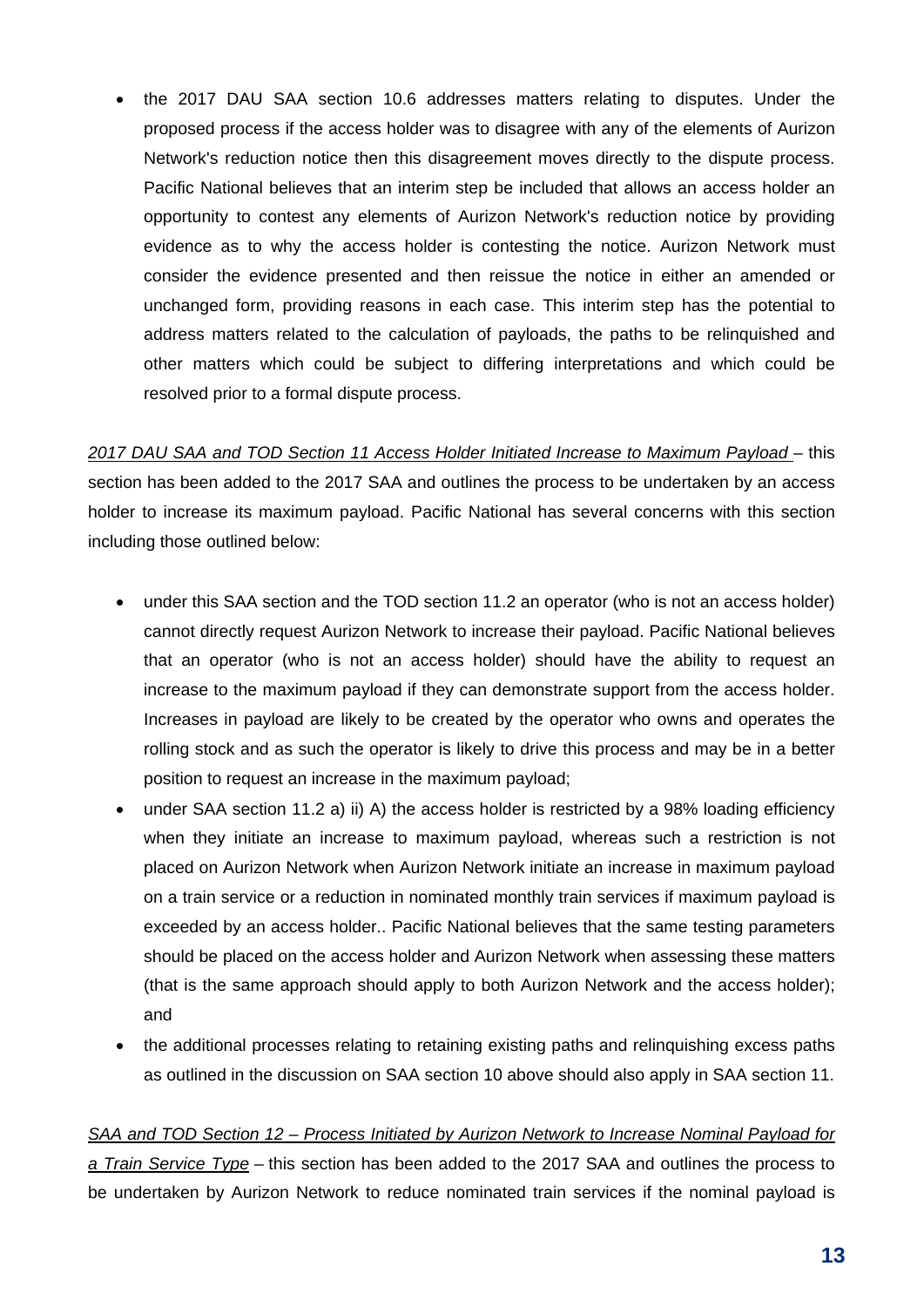increased. Pacific National has several concerns with this section and believes that if the matters raised below are not addressed via amended drafting of the SAA and TOD then this section should be removed from the SAA and TOD.

Pacific National believes that there is no strong rationale for Aurizon Network unilaterally dictating the nominal payload of a train service type to access holders. Access holders should have the right to operate with the nominal payload that they choose based on commercial and above rail operational reasons.

Pacific National notes that in this section 12 there is no requirement on Aurizon Network to specify the reason why the payload increase is required. Aurizon Network should be required to justify an increased payload for a train service type. Pacific National believes that Aurizon Network must consult extensively with end users and operators before requiring an increased payload for a train service type. In particular Aurizon Network should be required to demonstrate:

- there is a demand for additional capacity:
- evidence that increasing payloads as proposed by Aurizon Network will create the additional capacity;
- the impact of the payload increase on reference tariffs (Pacific National assumes an increase in payload would result in a decrease in train paths which may require AT2 to be adjusted); and
- reasons why particular access holders were selected for the enforced payload increase by Aurizon Network (note that Pacific National believes that if there was a legitimate reason to increase the nominal payload then it should be adopted by all access holders within a single coal system).

In addition to the above concerns the dispute provisions in section 12 of the SAA only appear to relate to the calculation of nominal payload and the reduction in train services and the dispute provisions in section 12 of the TOD only appear to relate to the net financial effect of Aurizon network's actions. Pacific National believes that the section 12 dispute process should be broadened so that it allows access holders and operators to dispute the entire SAA and TOD section 12 process. In addition there should be ability for access holders and operators to directly refer any SAA and TOD section 12 matters to the QCA under the broader dispute provisions of the SAA and TOD.

Section 12.1 d) ii) of the SAA states that the effective date that an increase in nominal payload applies is to be not less than 18 months from the date that Aurizon Network provides notice. Pacific National believes that this lead time is insufficient lead time for an operator to assess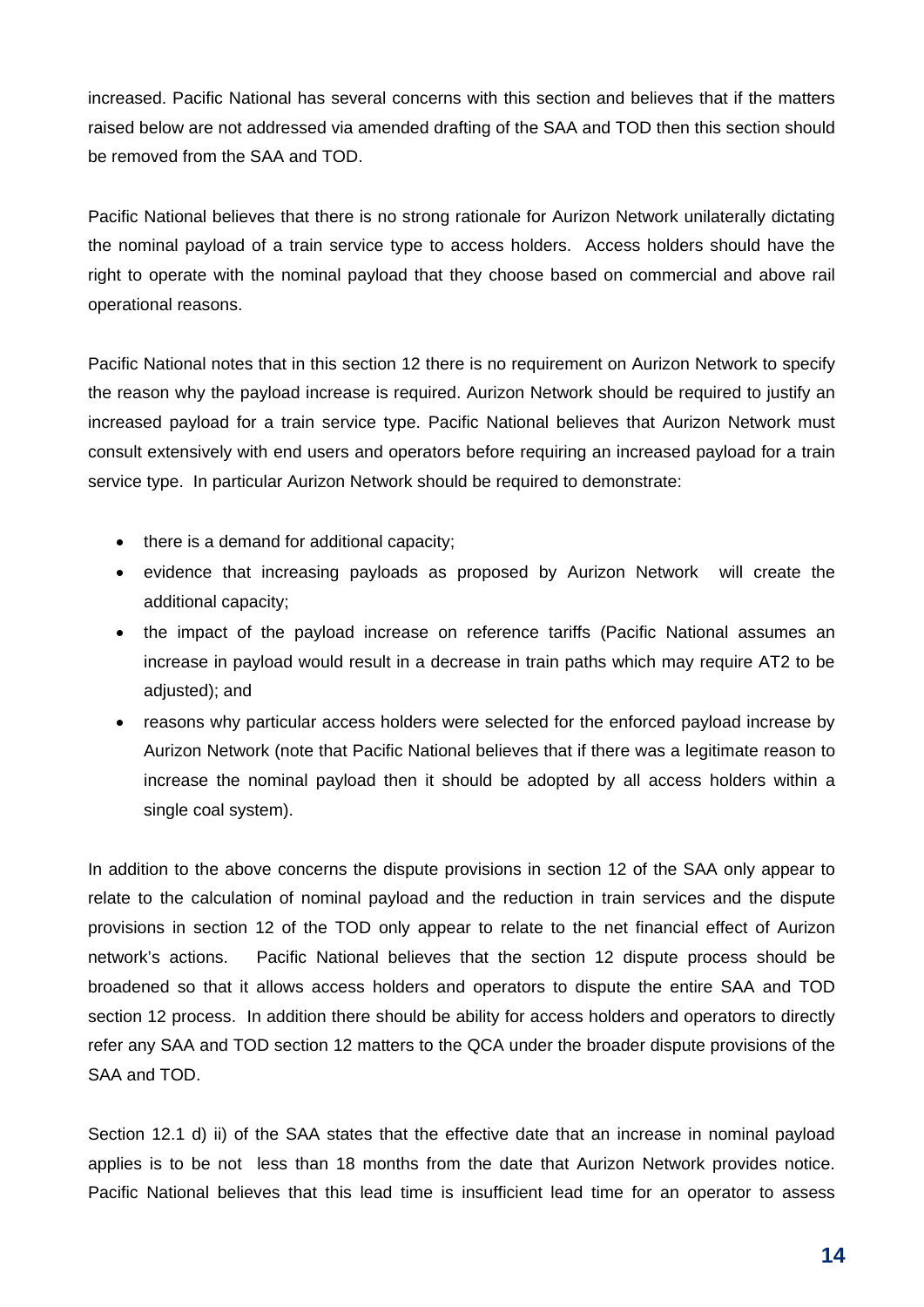current rolling stock capability and availability and if necessary re-engineer current rolling stock or procure new rolling stock. In addition this time frame may also be insufficient for mine customers to re-engineer load outs and other mine site infrastructure if they have to make changes to loading capabilities. Pacific National believes that this section must take into account lead times relating to investments needed to meet the Aurizon Network payload requirement. Pacific National believes a time frame of three years would be more appropriate if capital investment in rolling stock or mine infrastructure is required.

Pacific National is particularly concerned that access holders and operators will be required to undertake additional capital investments and incur additional operating costs due to this SAA section but will not be fully compensated for these costs. In particular the SAA does not allow an access holder to seek compensation for any financial impacts if Aurizon Network was to increase the nominal payload.

Pacific National recognises that under the TOD section 12 there is a process by which an operator has the opportunity to seek compensation for any net financial impact due to variations to the nominal payload enforced by Aurizon Network but no such process applies under the SAA (therefore a mine customer required to invest in new capital would not be able to seek compensation). Pacific National has major concerns with this TOD section 12 process including those outlined below:

- Aurizon Network will not make payment to an operator unless they are satisfied with the information submitted by the operator. Pacific National is concerned that such an assessment criterion is subjective and at Aurizon Network's discretion;;
- Aurizon Network has the ability to withdraw their intention to increase the nominal payload up to ten months before the effective date (as per section 12.3 a) of the TOD). This time frame is inappropriate as an operator could have committed to investments to meet Aurizon Network's increase nominal payload requirements but following Aurizon Network's withdrawal of their increase payload requirements the operator could have incurred substantial sunk capital costs. The TOD does not appear to allow an operator to seek compensation if Aurizon Network withdraws its notice to amend the payload. Pacific National believes that the TOD should be amended to explicitly allow an operator to claim compensation in the event Aurizon Network withdraws its payload increase;
- Under the TOD section 12.4 b) an operator will not be compensated for unforeseen future costs as a consequence of the increase to the nominal payload. Pacific National believes that it is reasonable that a change in payload could result in unforeseen future costs. Pacific National believes that this TOD section should be amended to allow additional costs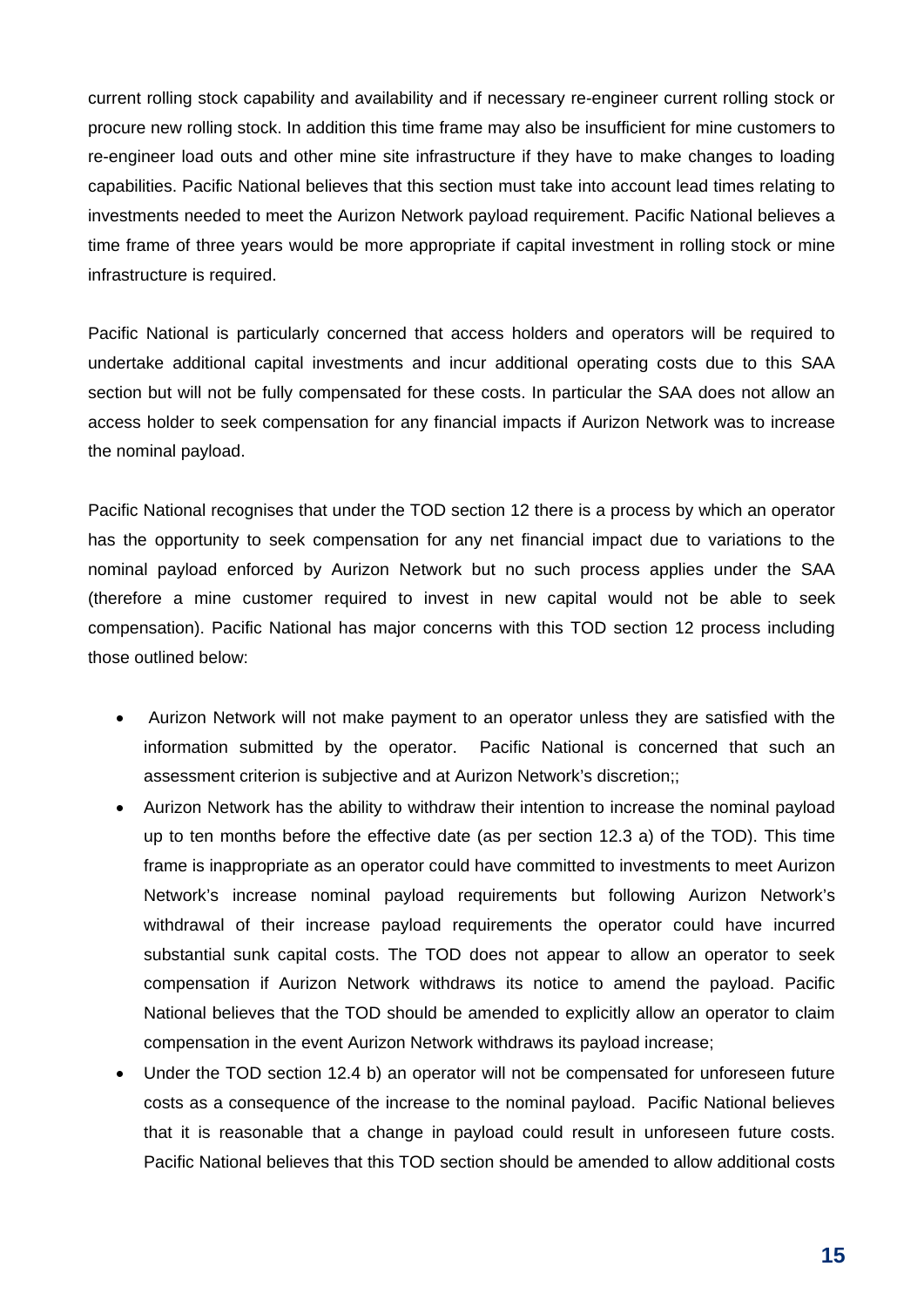to be recovered. Pacific National accepts that a time limit would have to be placed on such a recovery;

- Under the TOD sections 12.4) a) and 12.6 Pacific National estimates that the operator has to wait at least 6 months after the effective date (that is from the commencement of higher nominal payload) to receive the payment of compensation from Aurizon Network. Pacific National believes that this time frame should be compressed; and
- Under TOD section 12.2 and 12.4 the operator is required to supply substantial levels of information to Aurizon Network including information relating to the train operator's costs. Much of this information is likely to be highly confidential and sensitive and could be expected to include information on matters such as current and future innovation in relation to wagons, locomotives and other capital components, current and future innovation in relation to operating procedures and the current and future capital and operating costs of wagons and locomotives and other capital components. Given the level of sensitivity of this information Pacific National is particularly concerned that the current access undertaking confidentiality and ring fencing provisions may not be sufficient to protect this information (particularly given the ability of Aurizon staff to transfer between Aurizon Network and Aurizon above rail operations). Pacific National is seeking that extra protection be established to ensure this information cannot be used by Aurizon's above rail operations

In addition to the above matters Pacific National believes that the QCA should also consider that given the impact of the processes in section 12 of the SAA and the TOD whether these processes are better outlined in the access undertaking and treated as Incorporated Provisions, rather than the SAA and the TOD. This would ensure a consistent process is adopted across all access holders and all operators.

Overall Pacific National strongly opposes these provisions in section 12 of the SAA and the TOD and believes that they require substantial amendment if they are to be acceptable.

# 5. Pacific National's Specific Comment on Unchanged Drafting in the 2017 DAU, SAA and TOD

Sections 3 and 4 of this submission address Pacific National's concerns with the new and revised drafting in the 2017 DAU, SAA and TOD. In addition to the matters raised in sections 3 and 4 of this submission Pacific National continues to have concerns with various sections of wording in the QCA approved 2016 access undertaking. These matters have been raised previously by Pacific National, particularly within the context of stakeholder consultation on the Aurizon Network 2016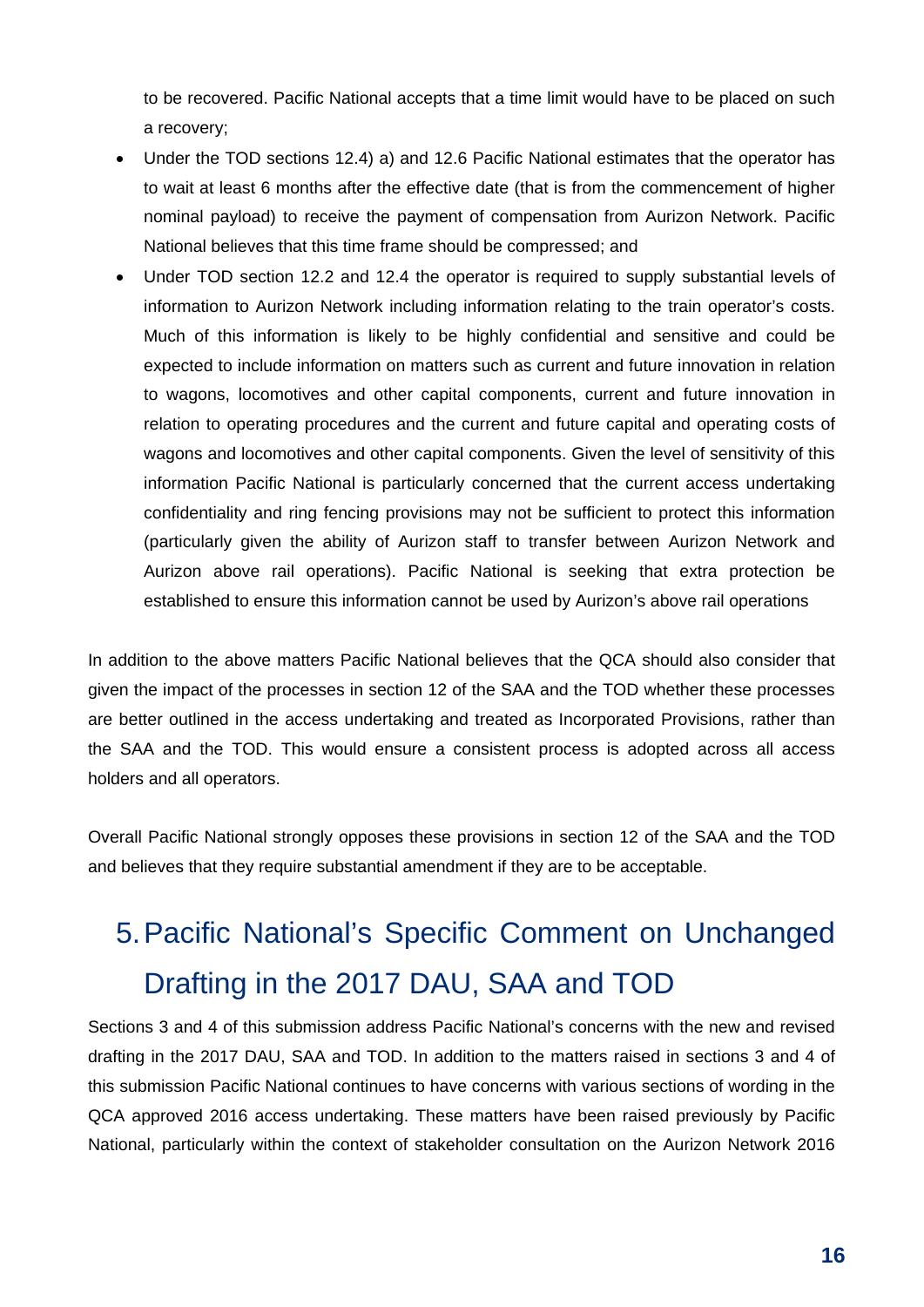Access Undertaking<sup>4</sup>. In particular Pacific National notes that in finalising the 2016 Access Undertaking numerous drafting changes were made to the access undertaking documents. Pacific National believes that some of these changes should be re-considered as part of the current 2017 DAU regulatory process. Pacific National's major concerns with the unchanged drafting are outlined below.

### **5.1 General Comments**

*Take or Pay Pooling Mechanism* – The current 2017 DAU drafting does not have any take or pay pooling mechanism. Pacific National supports the introduction of an alternative Take or Pay pooling mechanism. Pacific National notes that a take or pay pooling mechanism is the subject of a substantially more detailed submission from the Dalrymple Bay Coal Chain Coordinator (DCCC). Pacific National is a member of the DCCC and strongly supports this DCCC submission on take or pay pooling.

An alternative Take or Pay pooling mechanism will facilitate a more flexible and efficient use of access rights. Under the proposed mechanism over-utilised train service entitlements from one origin - destination pairing in an Access Agreement can be used to offset under-utilised train service entitlements from a different origin - destination pairing in the same Access Agreement. Thus the Take or Pay pooling mechanism would be managed through Access Agreements, allowing any Take or Pay variances as a result of the Take or Pay pooling mechanism to be managed within an Access Agreement where any Take or Pay liability variances are borne fairly among the beneficial holders of the access rights under that Access Agreement. This will ensure that system users who choose not to adopt the Take or Pay pooling arrangement are not adversely impacted.

Under this proposal access holders would have incentives to work together to maximise system throughput in any given year which then reduces the Take or Pay liability borne by all users in the system under the current revenue cap mechanism. In addition it should be recognised that Aurizon Network would have the ability to recover the difference between System Allowable Revenue and Total Actual Revenue, thus they will not incur any financial disadvantage under this arrangement.

<sup>&</sup>lt;sup>4</sup> The Pacific National comments in this section are partially based on comments previously provided to the QCA in the following documents:

February 2016 Asciano Submission to the Queensland Competition Authority December 2015 Consolidated Draft Decision on the Aurizon Network 2014 Draft Access Undertaking

July 2016 Asciano Submission to the Queensland Competition Authority on the Aurizon Network July 2016 Submission of an Amended 2014 Draft Access Undertaking

September 2016 Pacific National Response to QCA's August 2016 Draft Decision on Aurizon Networks Amended 2014 Draft Access Undertaking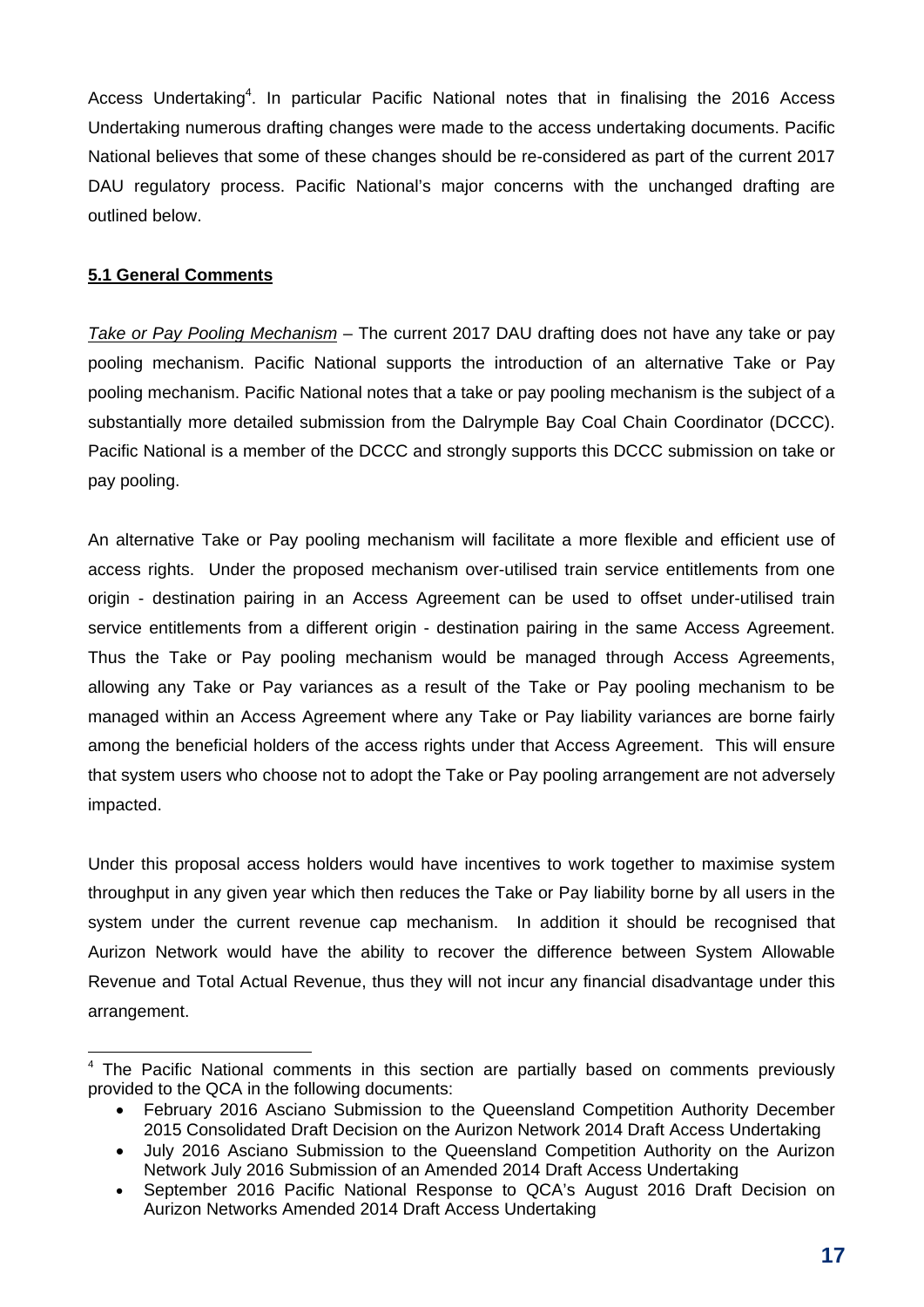It should be noted that the take or pay pooling arrangement outlined above can currently be achieved via a series of short term transfers throughout the year (that is by year-end the take or pay position would be the same). The take or pay pooling mechanism aims to achieve the same result as this series of short term transfers in a more efficient manner via a "true up" at year end. The key benefit of the take or pay pooling arrangement is that it reduces the administrative burden of conducting numerous short term transfers throughout the year. Instead, it allows the take or pay to be adjusted at the end of the year between origin – destination pairings.

In the event that this is not possible to approve the proposed mechanism as part of the 2017 DAU regulatory process Pacific National seeks that the QCA and Aurizon Network further consider the matter during the course of the 2017 access undertaking, in particular the foreshadowed Aurizon Network pricing review<sup>5</sup> may be an appropriate forum to consider the proposed take or pay pooling mechanism.

*Incentive Mechanism* – Pacific National remains concerned with the ongoing lack of an effective Aurizon Network KPI regime and the lack of an effective Aurizon Network incentive mechanism. Pacific National believes that a genuinely efficient central Queensland coal supply chain will only be achieved with a well designed and mandatory incentive mechanism which ensures that Aurizon Network has strong incentives to reduce costs while maintaining and improving service quality and track quality.

Pacific National believes that in the event a KPI regime and incentive mechanism are not introduced in the current regulatory process then the foreshadowed Aurizon Network pricing review<sup>6</sup> may be an appropriate forum to further progress an effective KPI and incentive mechanism regime.

*Treatment of Rebates* – Pacific National has previously raised with the QCA the treatment of rebates<sup>7</sup> to holders of Access Facilitation Deeds (AFDs). AFDs are financing arrangements where a mine customer pre-pays certain capital costs relating to mine specific infrastructure. Under an AFD Aurizon Network must then rebate the mine customer a return on capital and a return of

 <sup>5</sup> For example the Aurizon Network Submission supporting the 2017 Draft Access Undertaking (page 24) indicates that a future pricing review will be undertaken by Aurizon Network.

<sup>6</sup> For example the Aurizon Network Submission supporting the 2017 Draft Access Undertaking (page 24) indicates that a future pricing review will be undertaken by Aurizon Network. For example

Asciano Response to Aurizon Network Submission on 2013-14 Revenue Adjustment Amounts and Increments to the QCA 7 November 2014

Asciano Response to Aurizon Network Submission on 2014-15 Revenue Adjustment Amounts and Increments to the QCA 6 November 2015

Pacific National Response to Aurizon Network Submission on 2015-16 Revenue Adjustment Amounts and Increments to the QCA 9 December 2016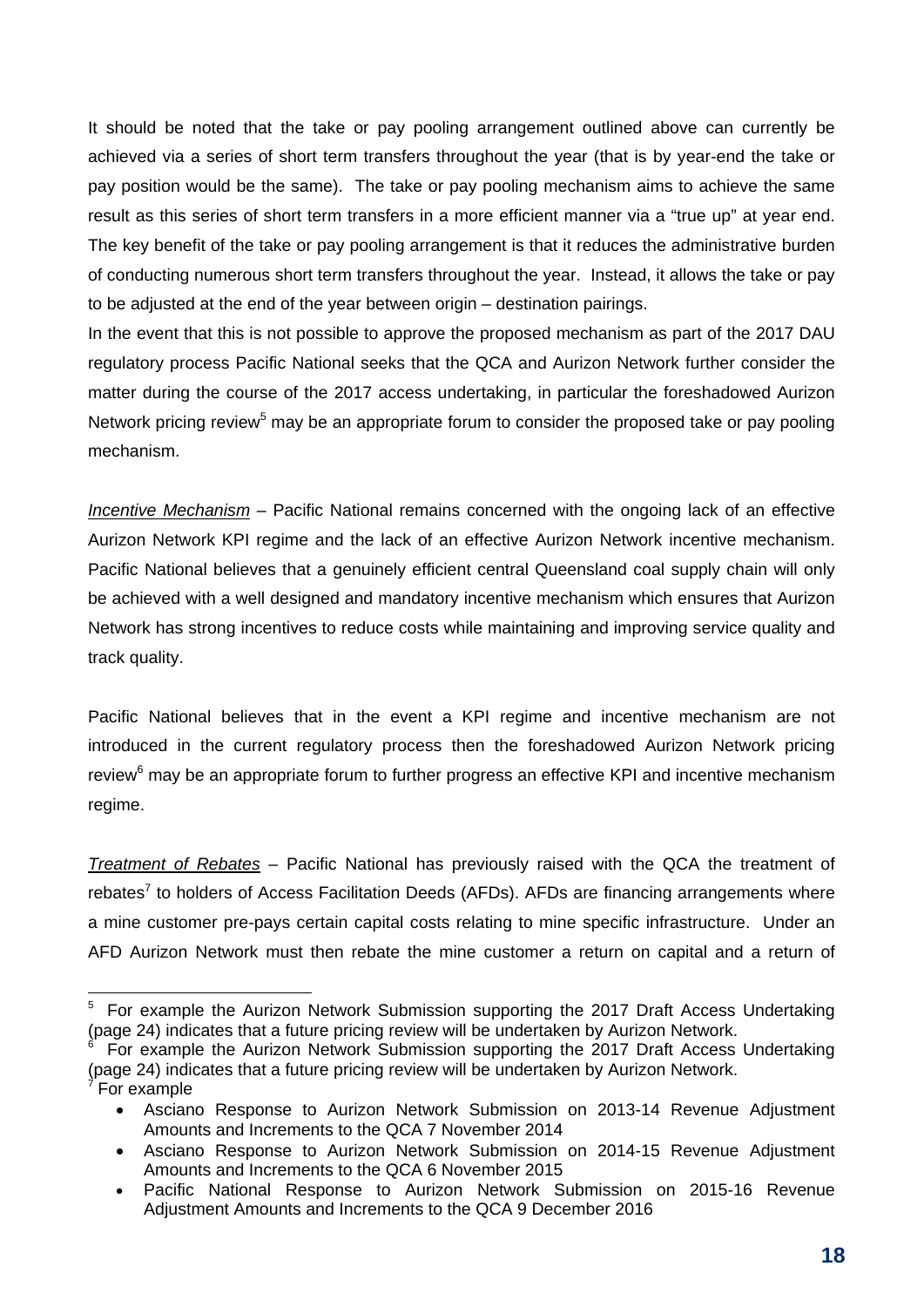capital for those assets. Thus the mine pays the reference tariff to Aurizon Network for access services and will then receive a rebate for the capital charges associated with the relevant infrastructure.

Pacific National's concerns with these rebates are based on the fact that these rebate arrangements are commercial arrangements separate from the regulatory process, but Aurizon Network seek to recover over paid rebates by socialising the recovery of these over payments through the regulatory revenue and pricing process. This has been allowed in previous access undertakings and the current 2016 access undertaking.

Pacific National believes that the QCA should consider whether rebates arising from commercial arrangements separate from the regulatory process should be incorporated into the regulatory process. Pacific National believes that the QCA should consider a more equitable rebate adjustment method when considering the elements of the 2017 DAU.

*Ultimate Holding Company Support Deed* – Pacific National remains concerned that under the current drafting of the Ultimate Holding Company Support Deed the consequences which apply to Aurizon Holdings if they do not comply with their obligations under the deed are relatively minor. The consequence of non-compliance is now limited to that in section 2.5 (b) of the 2017 DAU where additional confidential information register audits and compliance training sessions are required.

This consequence is very weak and is unlikely to act as a deterrent. At a minimum Aurizon Holdings should be liable for any consequential loss suffered by any party as a result of any of Aurizon's businesses failing to comply with the obligations outlined in the deed.

*Ongoing Impact of UT1 Access Agreements* - UT1 access agreements have different take or pay obligations than other access agreements under UT2, Ut3 or UT4. This in turn may result in the impact of these UT1 take or pay obligations being socialised across access holders who hold access agreements signed under later access undertakings. Pacific National recognises that this issue arises due to changes made to access agreements over time but believes that at some point in the future this difference in take or pay treatment for access agreements from different periods needs to be addressed.

*Transfer Mechanism Drafting* – Pacific National broadly supports the general transfer principles introduced in the 2016 access undertaking; however Pacific National believes that the drafting which gives affect to these principles could be improved and clarified while maintaining the general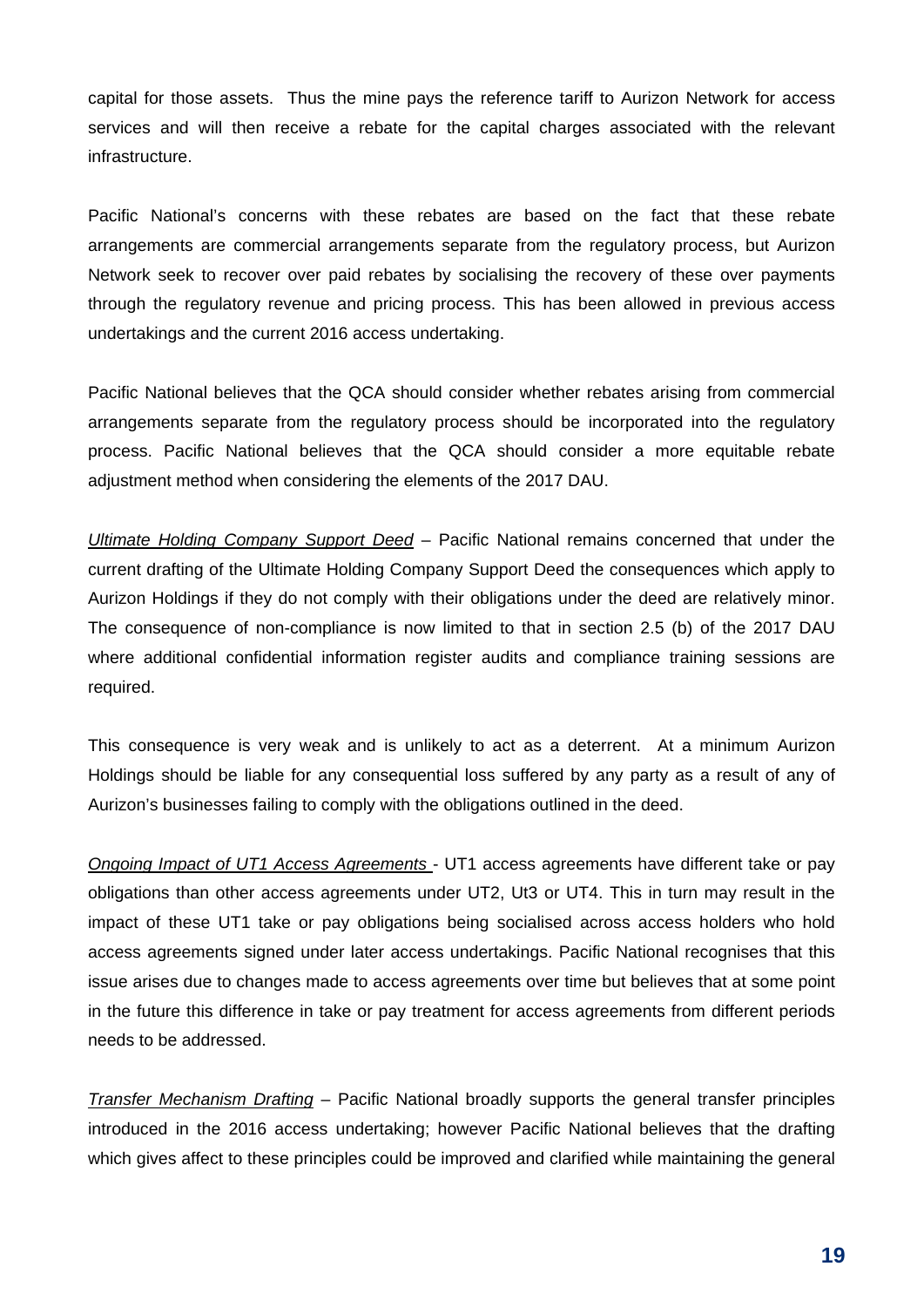intent of these transfer provisions. Pacific National notes that the QCA noted in August 2016 $^8$  the QCA will further review and streamline the transfer arrangements as better information becomes available. Pacific National supports a further review of transfer processes and transfer drafting in the current 2017 DAU regulatory process. Specific aspects of transfers that could be reviewed include:

- whether transfers that require additional access rights should be managed through the access application process or the transfer process. Pacific National believes that such transfers should be addressed through the transfer process (in the 2016 access undertaking and the 2017 DAU they are addressed under the access application process);
- whether short term transfers and long term transfers should be differentiated and if so what time frame is appropriate for defining short term transfers and long term transfers. Pacific National believes that a time frame of two years is a reasonable point to differentiate between short term and long term transfers, but Pacific National would be willing to consider other differentiation points proposed by stakeholders;
- whether template forms or input fields could be made available (for example on the Aurizon Network website) to expedite the transfer process;
- whether Aurizon Network should be obligated to provide updated schedules to the transferee, transferor and their respective operators; and
- whether intersystem transfers should be considered going forward as the Aurizon Network coal systems become more closely aligned from a planning perspective. (For example Aurizon Network is looking to develop a single System Rule across the entire central Queensland Coal network which aims to standardise their planning processes)

Pacific National understands that the Queensland Resources Council (QRC) has been developing alternative drafting and will be seeking a series of drafting amendments to clarify the transfer process and make the process more workable. Pacific National supports the intent of a submission designed to clarify the transfer provisions. In particular Pacific National would support any proposed drafting which allowed more flexible use of access rights and which lessened restrictions how transfers are conducted. Pacific National is likely to make a further submission on this matter when the alternative QRC drafting is available.

*Baseline Capacity and Capacity Assessment Drafting* – Part 7A of the 2016 access undertaking requires a baseline capacity assessment to be undertaken. Pacific National recognises that this work is currently being undertaken.

 $\overline{a}$ 

<sup>&</sup>lt;sup>8</sup> QCA Draft Decision Aurizon Network's Amended 2014 Draft Access Undertaking page 19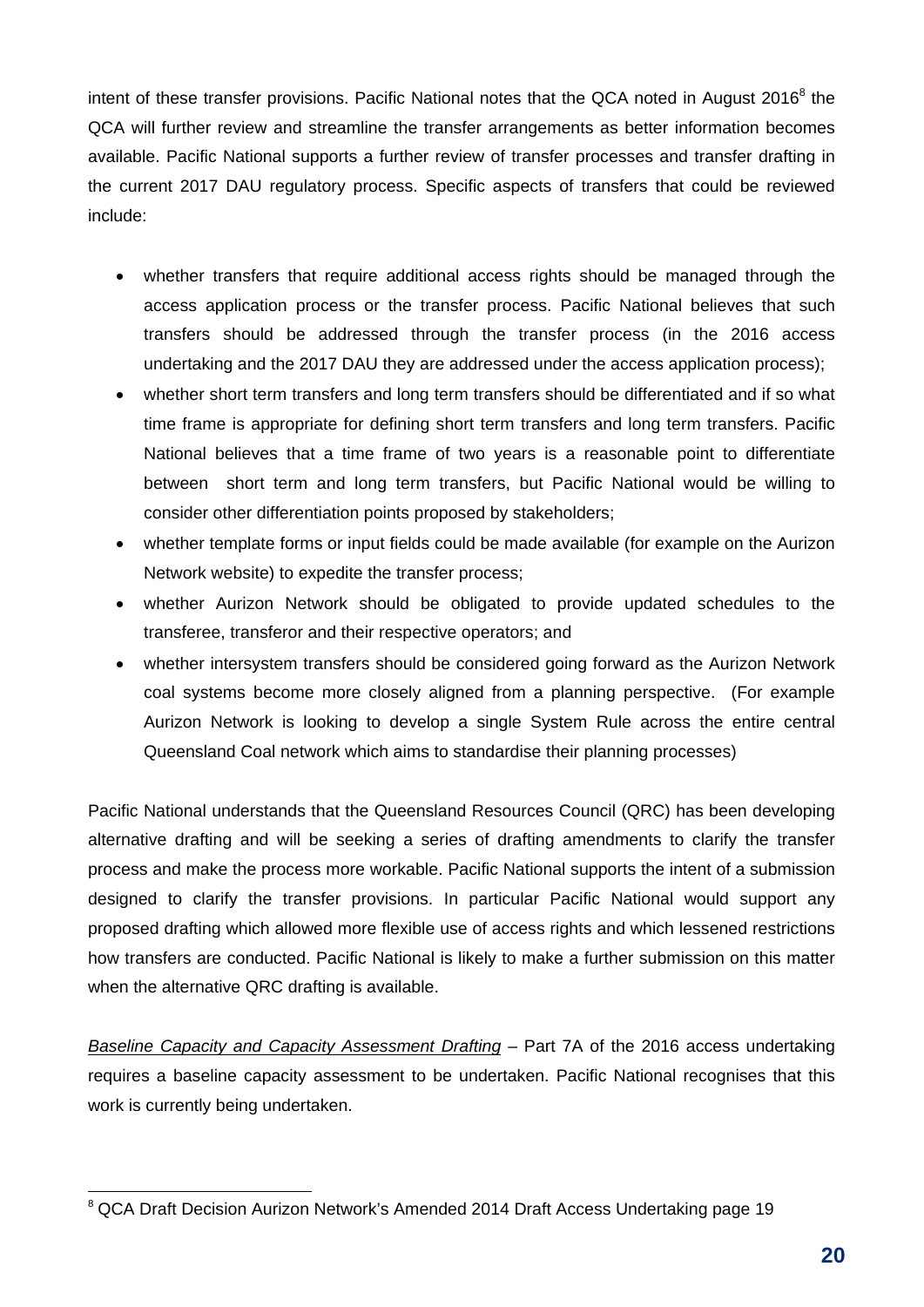Pacific National believes that various sections of the 2017 DAU (notably Part 7A Baseline Capacity and Schedule G) may need to be re-drafted in any final undertaking to reflect the status of this baseline capacity work. Pacific National is not currently proposing any changes but is seeking that the matter be recognised in future 2017 DAU drafting if the baseline capacity assessment is not finalised by the time of the 2017 DAU Final Decision.

In relation to this matter Pacific National has been in recent discussions with Aurizon Network regarding their draft System Operating Parameters and Baseline Capacity Assessment documents. Pacific National has provided comments directly to Aurizon Network on these documents. (These comments can be provided to the QCA if required).

#### **5.2 Comments on Specific 2017 DAU Sections**

2017 DAU Section 3.13 c) Disclosure of Confidential Information – in relation to section 3.13 c) Pacific National believes that Aurizon Network disclosure of confidential information to a third party should be on terms which are enforceable by the owner of the confidential information. Consequently this section should be strengthened by returning to the wording proposed in the QCA's Final Decision on the 2016 access undertaking.

*2017 DAU Section 3.13 h) Disclosure of Confidential Information* – in relation to section 3.13 h) Pacific National believes that the wording contained in the 2017 DAU allows Aurizon Network to disclose confidential information to Aurizon Network's related operator's employees involved in corporate governance, accounting, taxation, risk assessment, financing and similar functions. Pacific National is concerned that given this broad exemption the employees of Aurizon Network's related operator may receive this confidential information regardless of whether they are required to have the information to perform their activities. This section should be strengthened by returning to the wording proposed in the QCA's Final Decision on the 2016 access undertaking.

*2017 DAU Section 5.1 d) Development of an Access Agreement and 7.1 (f) Application* – these sections allow parties to agree to vary the terms of the SAA and any provisions of the access undertaking incorporated by reference into the SAA (including sections 7.4.2 (Transfers), 7.4.3 (Relinquishments) and 7.6 (Capacity Resumption). Pacific National believes that transfers, relinquishments and capacity resumption provisions of access agreements should reflect the provisions of the access undertaking in force at the time. These sections relate to system capacity and so it is important that they are applied consistently across all system users. Any agreed variations to these sections in one access agreement may adversely impact other rail network users.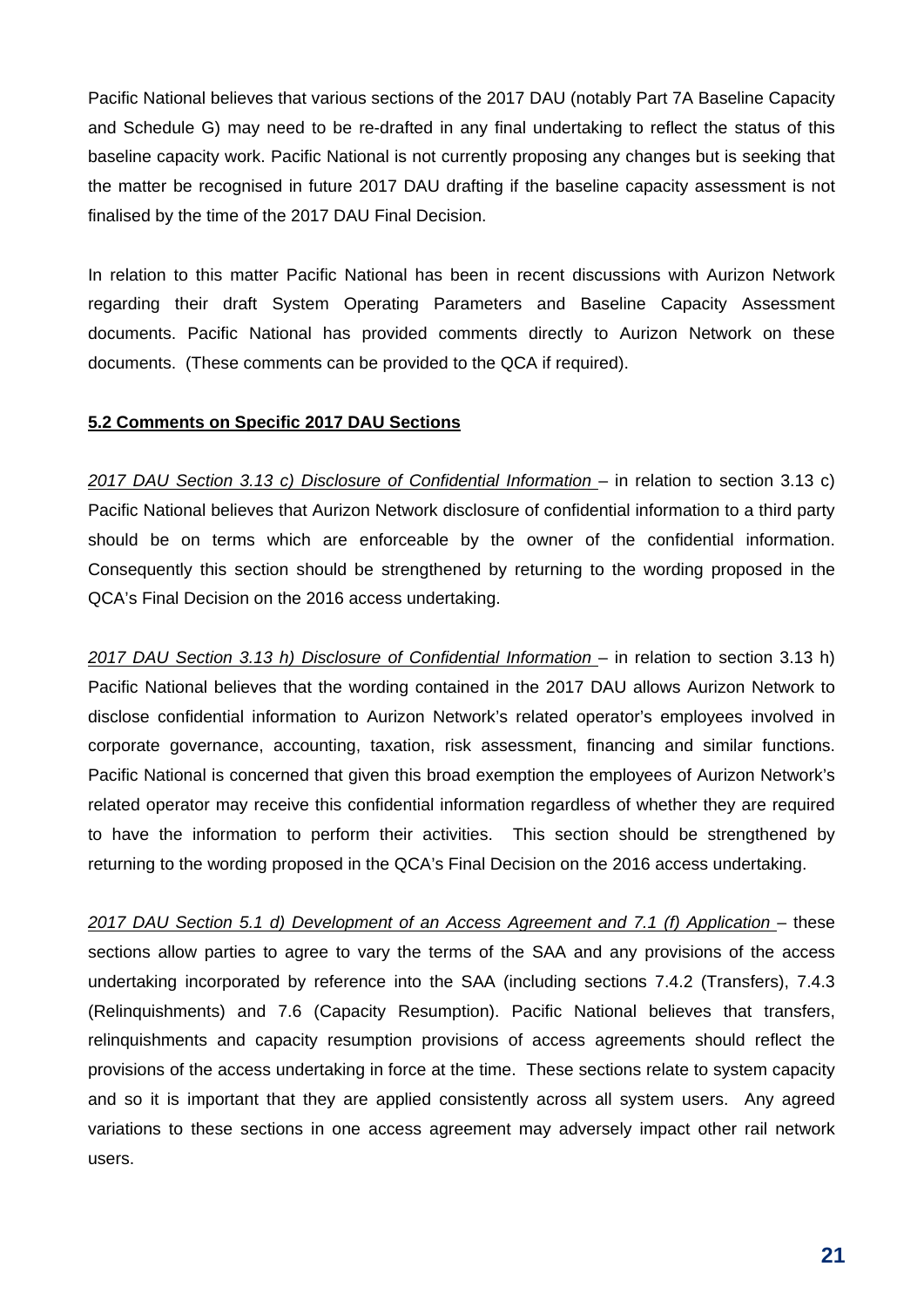*2017 DAU Section 6.4.1 d) iii) and iv) Expansion Pricing Principles* – section 6.4.1 d) iii) states that "if expanding users face a higher cost than non-expanding users, a zero contribution to Aurizon Network's common costs from expanding users is generally acceptable". Pacific National does not agree that this situation should be "generally acceptable". The expectation should be that expanding users should make some contribution to Aurizon Network's common costs, although this contribution could be less than the contribution made by non-expanding users. Pacific National believes that a more acceptable wording of principle 6.4.1 d) iii) would be that "if expanding users face a higher cost than non-expanding users, a lesser contribution to Aurizon Network's common costs from expanding users is allowed ".

Section 6.4.1 d) iv) states that "an allocation of the expansion costs to non-expanding Users may be appropriate where an expansion has clear benefits to those users". Pacific National has concerns with this principle as users who have not sought an expansion and who have not agreed to fund an expansion may be required to partially fund an expansion. This issue is of particular concern where the benefits identified are not verified by a third party and / or are based on Aurizon Network scheduling and planning train operations in a specific manner which results in the expansion appearing to benefit users who did not seek the expansion or agree to fund the expansion. This principle should be removed.

*2017 DAU Section 6.7 Pricing Objectives*- section 6.7 allows Aurizon Network to establish different access charges for non-coal carrying train services. Where capacity is insufficient Aurizon Network can seek the Maximum Access Charge from access seekers. Pacific National is concerned that non-coal train services (including Pacific National non-coal train services) could be disadvantaged as these services could potentially be subject to access charges set at the discretion of Aurizon Network. Pacific National believes that non-coal services access pricing should cover their marginal cost and make some contribution to fixed cost, thus reducing the fixed cost to be carried by the coal services.

*2017 DAU Section 7.4.2 b) i) C) Transfers* – this section relates to submitting transfers within a certain timeframe prior to the next train ordering week. This timeframe restricts an access holders' ability to flexibly transfer access rights as they are restricted to submitting transfers within certain periods prior to the ordering week. Importantly, access holders are not be able to request short term transfers within a train ordering week to occur in that same ordering week. Pacific National believes that the procedures required under this section may reduce the number of short term transfers that would otherwise occur.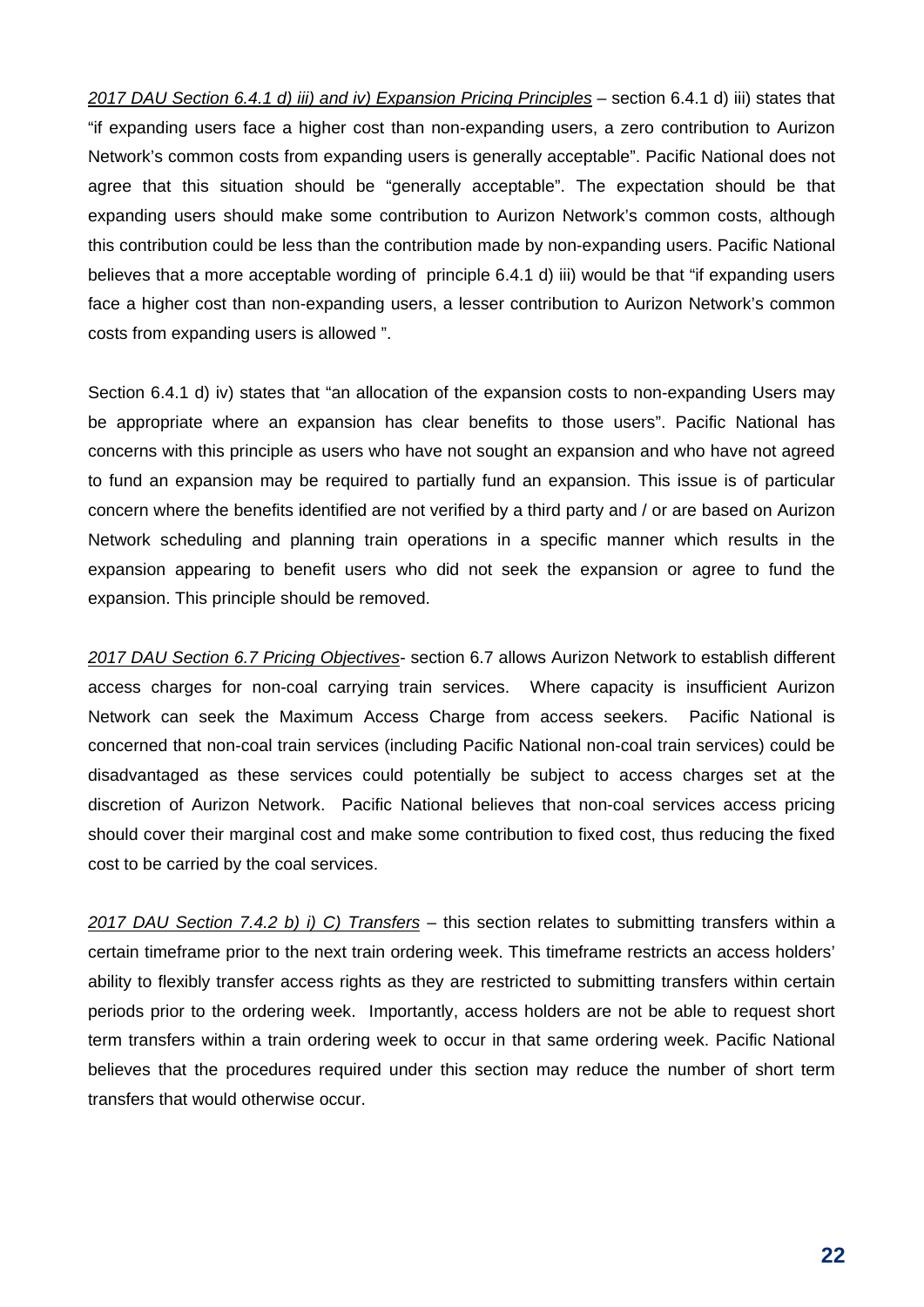Pacific National recognises that this issue may be addressed by the alternative transfer drafting to be proposed by the QRC. Pacific National would support a drafting proposal which addressed this issue.

*2017 DAU Section 10.6.4 Audit Process* – Pacific National believes that the audit process outlined in section 10.6.4 could be improved by:

- requiring the auditor to consult with above rail operators and other access holders to ensure that any stakeholder concerns regarding compliance are adequately addressed in the audit; and
- requiring the auditor to produce a confidential and public audit report. The public report could then be distributed to relevant stakeholders.

*Schedule I – Confidentiality Agreement* – Pacific National has several concerns regarding the Confidentiality Agreement contained in the 2017 DAU Schedule I. These concerns include:

- section 6 of the Confidentiality Agreement only binds Aurizon Network rather than the broader Aurizon group. The Confidentiality Agreement should also bind the broader Aurizon group; and
- section 7 of the Confidentiality Agreement has relatively weak penalties on Aurizon Network for any breach of the agreement. The penalties for a breach should be strengthened.

### **5.3 Comments on Specific 2017 SAA and TOD Sections**

*SAA 1.1 Definition of Train Service Type and Ad Hoc Train Service* - Pacific National has a concern with the SAA Definitions relating to the definition of "Train Service Type" and "Ad Hoc Train Service". In particular an Ad Hoc Train Service for a Train Service Type is defined as:

- *a) a Network Train Service which is additional to the Nominated Monthly Train Services for that Train Services Type but which is otherwise in accordance with the Train Description for that Train Service Type; or*
- *b) a Network Train Service which is not a Train Service for a Train Service Type but which Aurizon Network permits an Operator to operate for the Access Holder under this Agreement as if it was a Train Service for the Train Service Type (subject to any derogations to the Train Description for the Train Service Type permitted by Aurizon Network, which includes a change in the Origin and Destination for that Train Service Type provided that the changed Origin and Destination forms part of the Nominated Network).*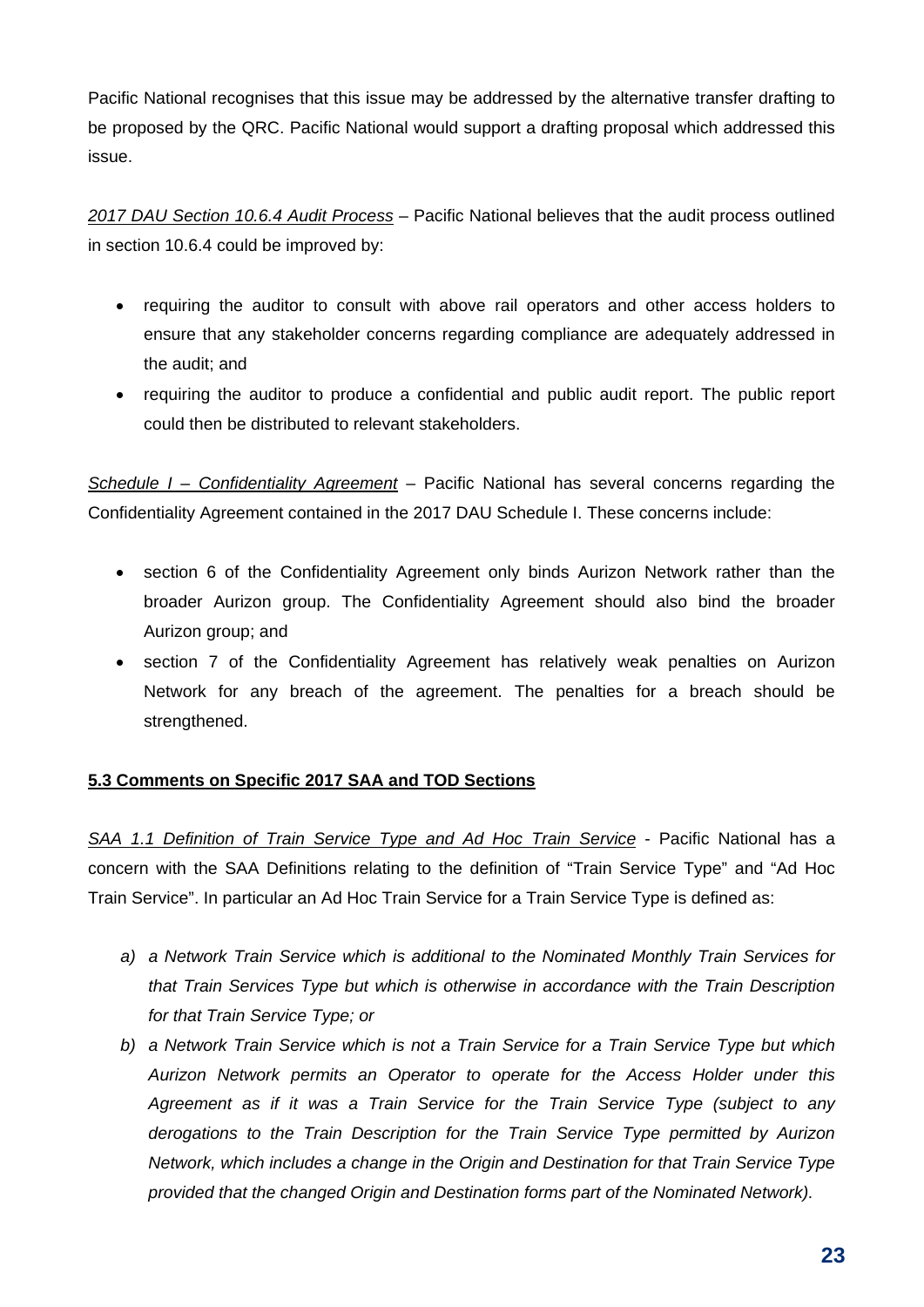This drafting implies that once an ad hoc train is scheduled in the daily train plan the, Ad Hoc Train Service is to be treated as a contracted service under the access agreement (i.e. all of the terms and conditions of the agreement would apply to Ad Hoc Train Services as if it was utilising Access Rights for that Train Service Type).

This drafting is supported by Pacific National as it provides Ad Hoc Train Services the same level of scheduling priority as a contracted train service once it is entered in the daily train plan. The definition further states that it could include a change in the origin and destination for that Train Service Type provided that the changed origin and destination forms part of the Nominated Network. Again this is supported by Pacific National as it provides an access holder with more flexibility to utilise their access rights. Pacific National is seeking that the 2017 DAU clarify how such Ad Hoc Train Services will be treated for take or pay purposes (i.e. can ad hoc services offset the take or pay of existing contracted services). Pacific National supports such ad hoc services offsetting the take or pay of existing contracted services.

*SAA 4.8 Operation of Ad Hoc Train Service* – This section allows Access Holder to nominate an Operator to run an ad hoc train service. The section requires the Operator to have an existing Train Operations Deed. Pacific National queries how this will operate in practice, in particular for haulage requirements that arise on short notice (for example spot hauls) where the access holder wishes to utilise a different operator. As currently worded this section may limit the choice of operator. Pacific National seeks further clarification on this process and in particular whether the intent of the process is for operators to have Train Operations Deeds pre-agreed with potential customers.

*SAA 24.4 Claims and Exclusions in Respect of Non – Provision of Services* – Pacific National believes section 24.4 b) should contain a time period in which the relevant train service is to be rescheduled.

*SAA 29 Suspension* - This section potentially allows Aurizon Network to suspend services with no notice of such suspension. While Schedule 6 outlines the Suspension Events, and therefore the Access Holder should be aware of the potential for suspension, unless the suspension relates to a safety issue Pacific National would expect at least 2 business days notice of impending suspension. Pacific National requests that this time frame be included in the SAA.

*SAA 38 Most Favoured Nation Status* – This section provides an opportunity for access holders to raise concerns with potential pricing differentiation with Aurizon Network. Where it is found that Aurizon Network has provided access charges to another customer at a rate outside of the pricing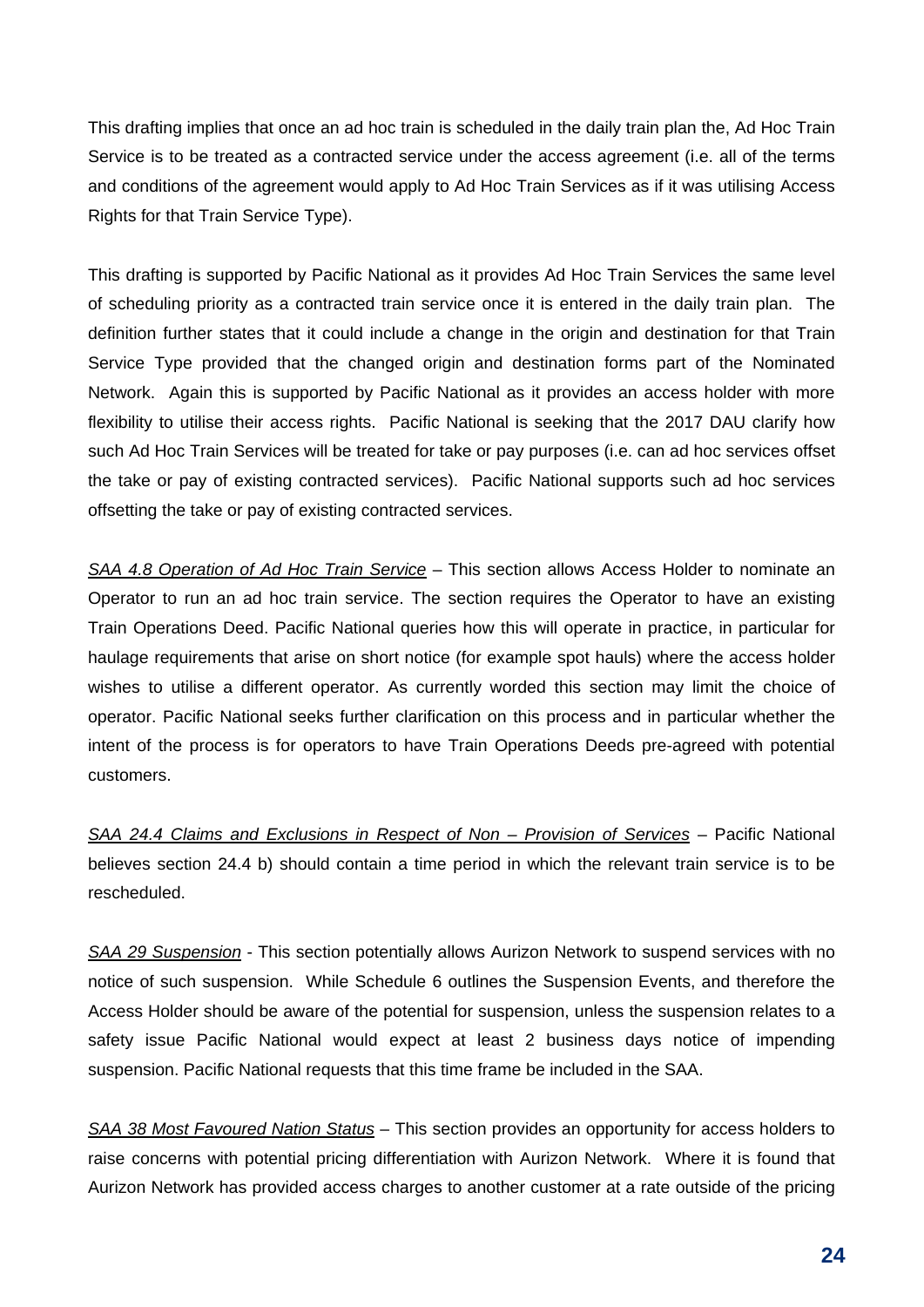differentiation limits outlined in the access undertaking, Aurizon Network are then obliged to rectify the matter but the clause provides no avenue for compensation to be paid to the disadvantaged access holder. Pacific National requests that this be rectified.

*TOD 10.1 b) Operation of Train Services* – Under this section the operator must not operate train services if the access holder does not hold supply chain rights for these train Services. Pacific National believes that such a requirement should not be imposed on the operator as the operator will not necessarily have knowledge of whether an access holder does or does not hold supply chain rights. The section should include a requirement on Aurizon Network to advise the operator if the access holder does not hold supply chain rights.

*TOD 13.2 b) Train Control Rights and Obligations – Aurizon Network* – Under this section the obligations on Aurizon Network in regard to the train control function should be strengthened to reflect the importance of Aurizon Network's responsibilities. For example, these obligations should include obligations that:

- Aurizon Network have facilities, systems and processes in place to enable the operator to utilise the train paths and in accordance with the agreement; and
- Aurizon Network will use its best endeavours to provide the Operator with details, of all operating incidents as soon as reasonably practicable which has affected or could potentially affect the ability of any train to use its path, or which otherwise affects the security or safety of the train, the freight or other users of the network.

*TOD 21.2) a) Maintenance of the Nominated Network* – Under this section Aurizon Network is required to carry out network maintenance so that certain standards are met and the operator can operate train services on the network in accordance with their scheduled times. Pacific National considers that the obligations of Aurizon Network with respect to maintenance activities should be strengthened to reflect the importance of Aurizon Network's responsibilities The focus of this section should be broadened to include the safe use of the network in addition to standards and train service operation.

*TOD 22.4 b) i) B) 1) Management of Incident Response* – Under this section if an incident occurs, the operator must make arrangements to effect the recovery and retrieval within three hours of the incident occurring. This section should clarify that the incident site should not be disturbed unless both Aurizon Network and the operator have had the opportunity to complete appropriate investigations of the incident site.